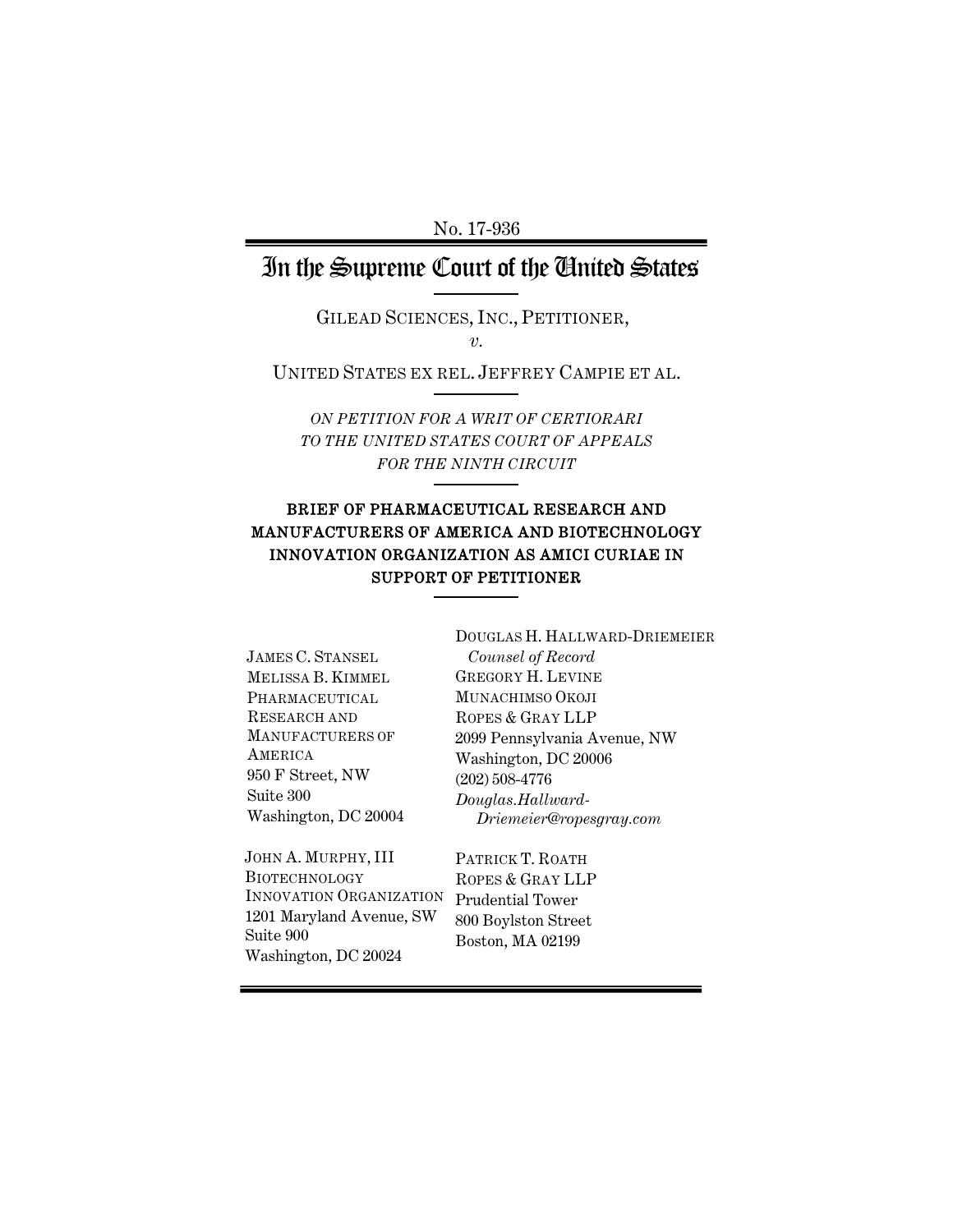### TABLE OF CONTENTS

| $\overline{2}$                                                                                                                |
|-------------------------------------------------------------------------------------------------------------------------------|
| Argument:                                                                                                                     |
| The court of appeals' opinion would turn the<br>Ι.<br>FCA into an end run around the FDCA's bar                               |
| II. The court of appeals' decision permits juries<br>not only to displace FDA's authority but to                              |
| A. The court of appeals wrongly permits a<br>jury, at a private litigant's request, to<br>nullify FDA's approval of a drug 14 |
| B. Private enforcement of FDA's highly<br>complex cGMP framework is<br>particularly inconsistent with FDA                     |
|                                                                                                                               |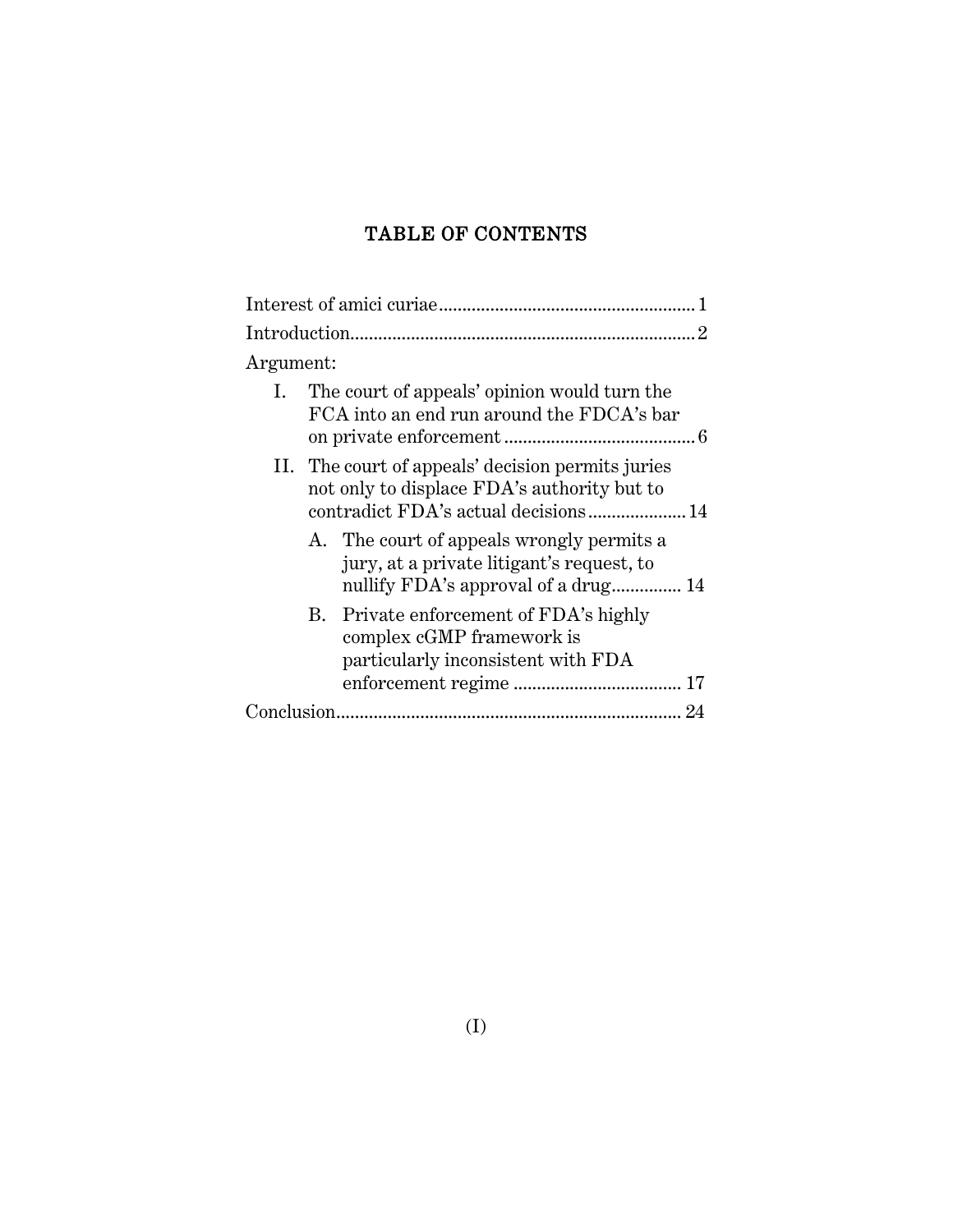# TABLE OF AUTHORITIES

Page(s)

Cases:

| Buckman Co. v. Plaintiffs' Legal Comm., 531                                                    |
|------------------------------------------------------------------------------------------------|
|                                                                                                |
| D'Agostino v. ev3, 845 F.3d 1 (1st Cir. 2017) 12, 17                                           |
| United States ex rel. Colquitt v. Abbott Labs.,                                                |
| United States ex rel. Duxbury v. Ortho Biotech<br>Prods., L.P., 579 F.3d 13 (1st Cir. 2009) 17 |
| Horn v. Thoratec Corp., 376 F.3d 163 (3d Cir.                                                  |
| Martin v. Occupational Safety & Health<br>Review Comm'n, 499 U.S. 144 (1991) 20                |
| United States ex rel. Nargol v. DePuy<br>Orthopaedics, 865 F.3d 29 (1st Cir. 2017) 13          |
| United States ex rel. Petratos v. Genentech<br><i>Inc.</i> , 855 F.3d 481 (3d Cir. 2017)  16   |
| POM Wonderful LLC v. Coca-Cola Co., 134 S.                                                     |
| United States ex rel. Rostholder v. Omnicare,                                                  |
| Universal Health Servs., Inc. v. United States,                                                |
|                                                                                                |

Statutes and regulations:

| False Claims Act, 31 U.S.C. 3729 et seq.  passim |  |
|--------------------------------------------------|--|
|                                                  |  |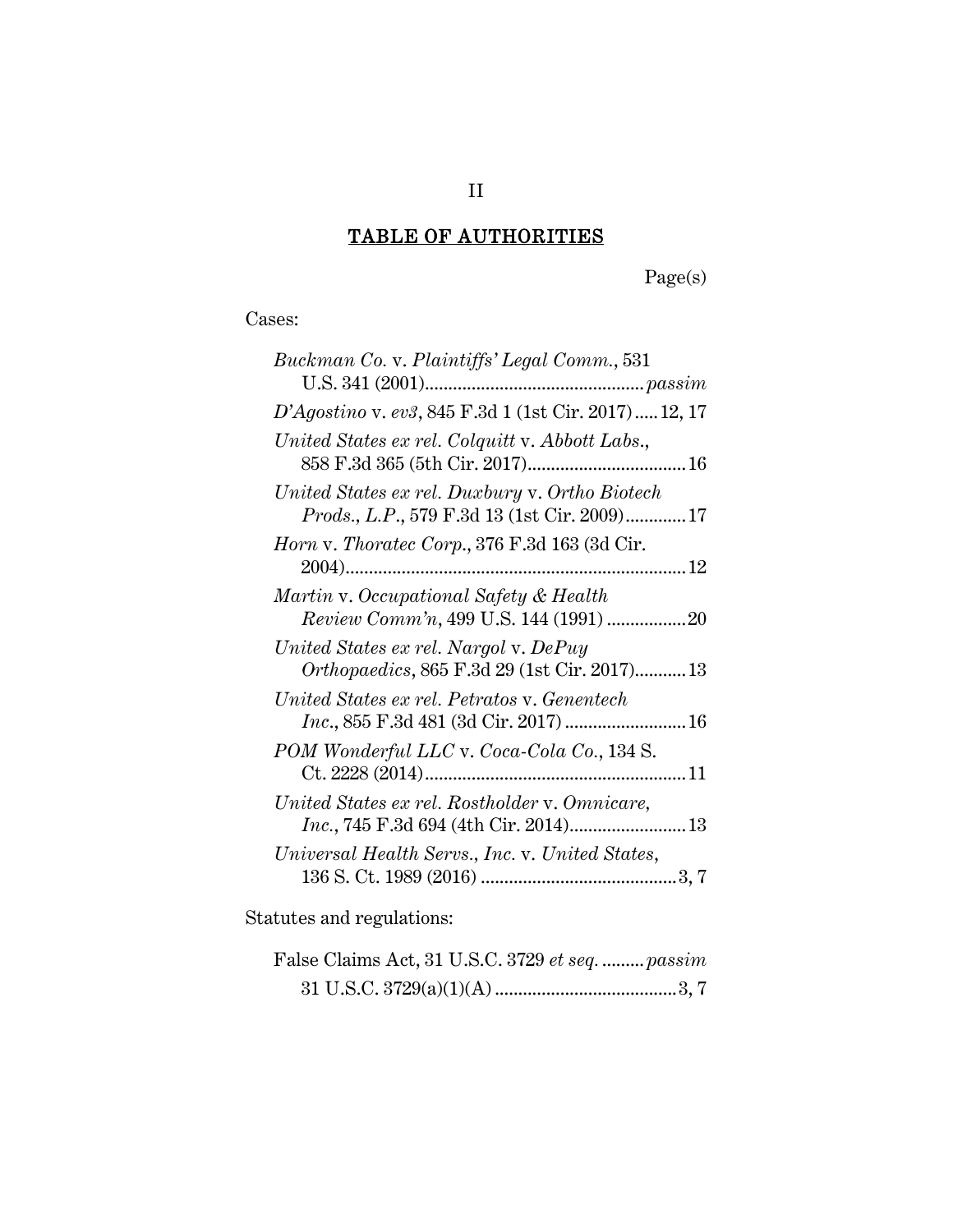## Statutes and regulations—Continued:  $Page(s)$ Federal Food, Drug, and Cosmetic Act, 21 21 C.F.R.:

Miscellaneous:

#### $III$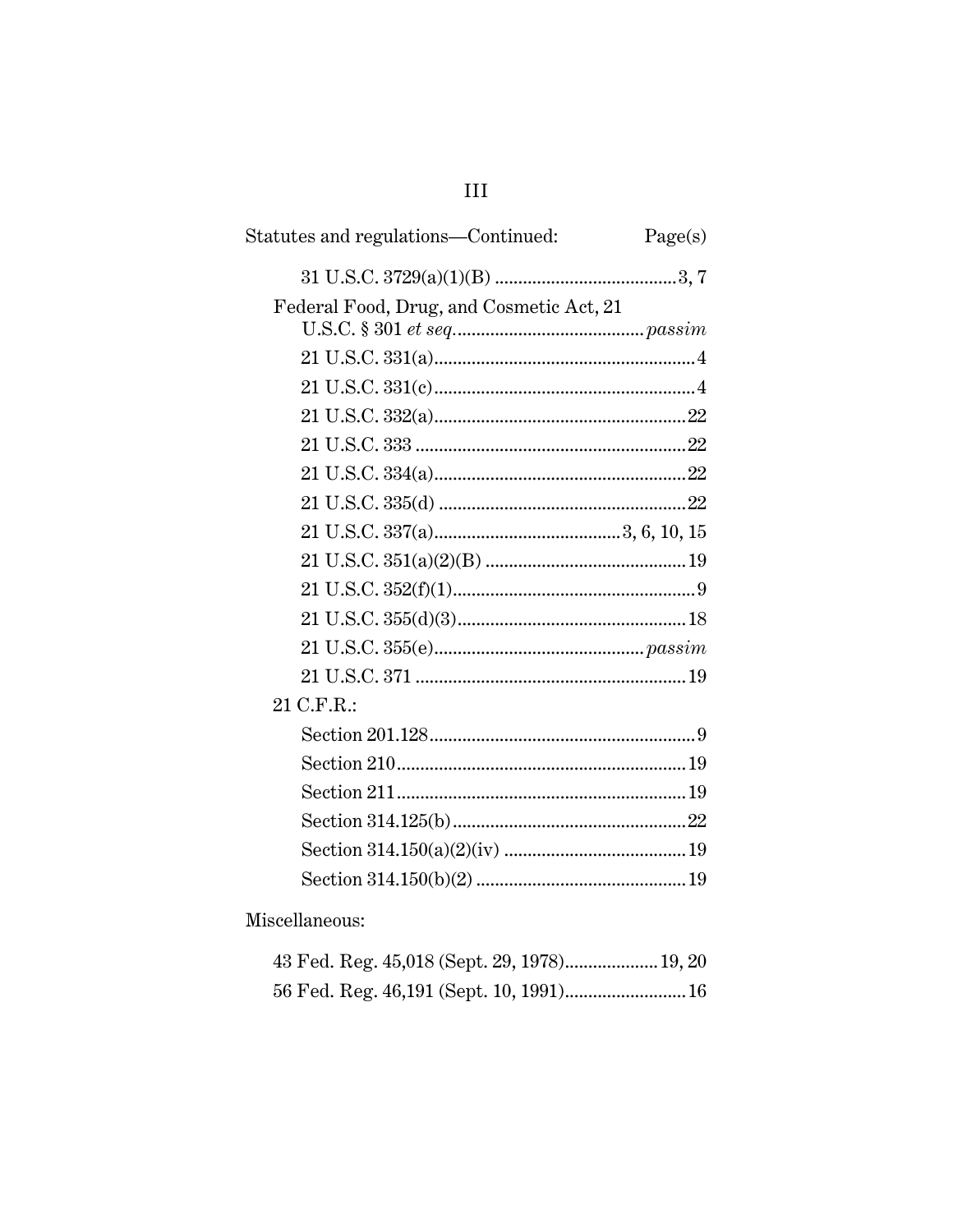| Miscellaneous-Continued:                                                                                                                                               | Page(s) |
|------------------------------------------------------------------------------------------------------------------------------------------------------------------------|---------|
| Food and Drug Administration:                                                                                                                                          |         |
| <b>Facts About the Current Good</b><br>Manufacturing Practices, https://www.<br>fda.gov/drugs/developmentapproval<br>process/manufacturing/ucm169105.htm               |         |
| FY 2017, Budget Office of Regulatory<br>Affairs-Field Activities, https://www.fda.<br>gov/downloads/AboutFDA/Reports<br>ManualsForms/Reports/BudgetReports/            |         |
| Inspections Classifications, https://www.fda.<br>gov/ICECI/Inspections/ucm222557.htm                                                                                   |         |
| <i>Investigations Operations Manual</i> (2017)21                                                                                                                       |         |
| Regulatory Procedures Manual (2017) 22                                                                                                                                 |         |
| FDA Application Integrity Policy Procedures                                                                                                                            |         |
| FDA Form 483 Frequently Asked Questions,<br>https://www.fda.gov/ICECI/Inspections<br>/ucm256377.htm (last visited Feb. 1, 2018)21                                      |         |
| Medicare Prescription Drug Benefit Manual<br>(rev. Feb. 19, 2010), https://www.cms.gov/<br>Medicare/Prescription-Drug-Coverage/<br>PrescriptionDrugCovContra/downloads |         |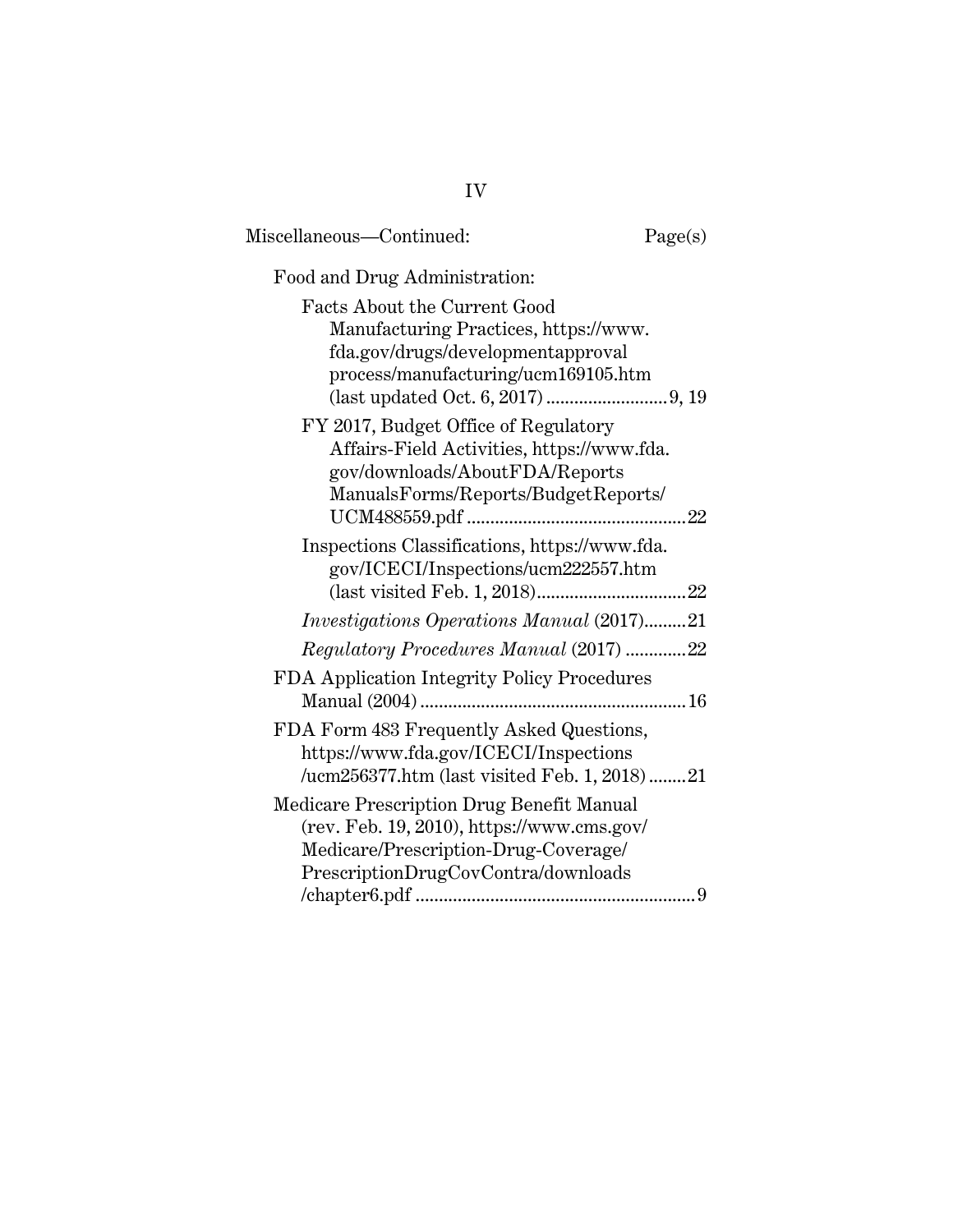### In the Supreme Court of the United States

NO. 17-936

GILEAD SCIENCES, INC., PETITIONER, *v.*

UNITED STATES EX REL. JEFFREY CAMPIE ET AL.

*ON PETITION FOR A WRIT OF CERTIORARI TO THE UNITED STATES COURT OF APPEALS FOR THE NINTH CIRCUIT*

### BRIEF OF PHARMACEUTICAL RESEARCH AND MANUFACTURERS OF AMERICA AND BIOTECHNOLOGY INNOVATION ORGANIZATION AS AMICI CURIAE IN SUPPORT OF PETITIONER

Amici respectfully submit this brief to the Court in support of petitioner, Gilead Sciences, Inc. [1](#page-5-1)

### INTEREST OF AMICI CURIAE

<span id="page-5-0"></span>The Pharmaceutical Research and Manufacturers of America (PhRMA) is a voluntary, non-profit association that represents the nation's leading biopharmaceu-

 $\overline{a}$ 

<span id="page-5-1"></span><sup>1</sup> Pursuant to Rule 37.1 of the Rules of the Supreme Court of the United States, no counsel for any party authored this brief in whole or in part, and no person or entity, other than amici curiae or their counsel, made a monetary contribution intended to fund the preparation or submission of this brief. Counsel for amici notified counsel of their intent to file this brief more than ten days before the date for filing the response brief. All parties have filed blanket consent to the filing of briefs amicus curiae.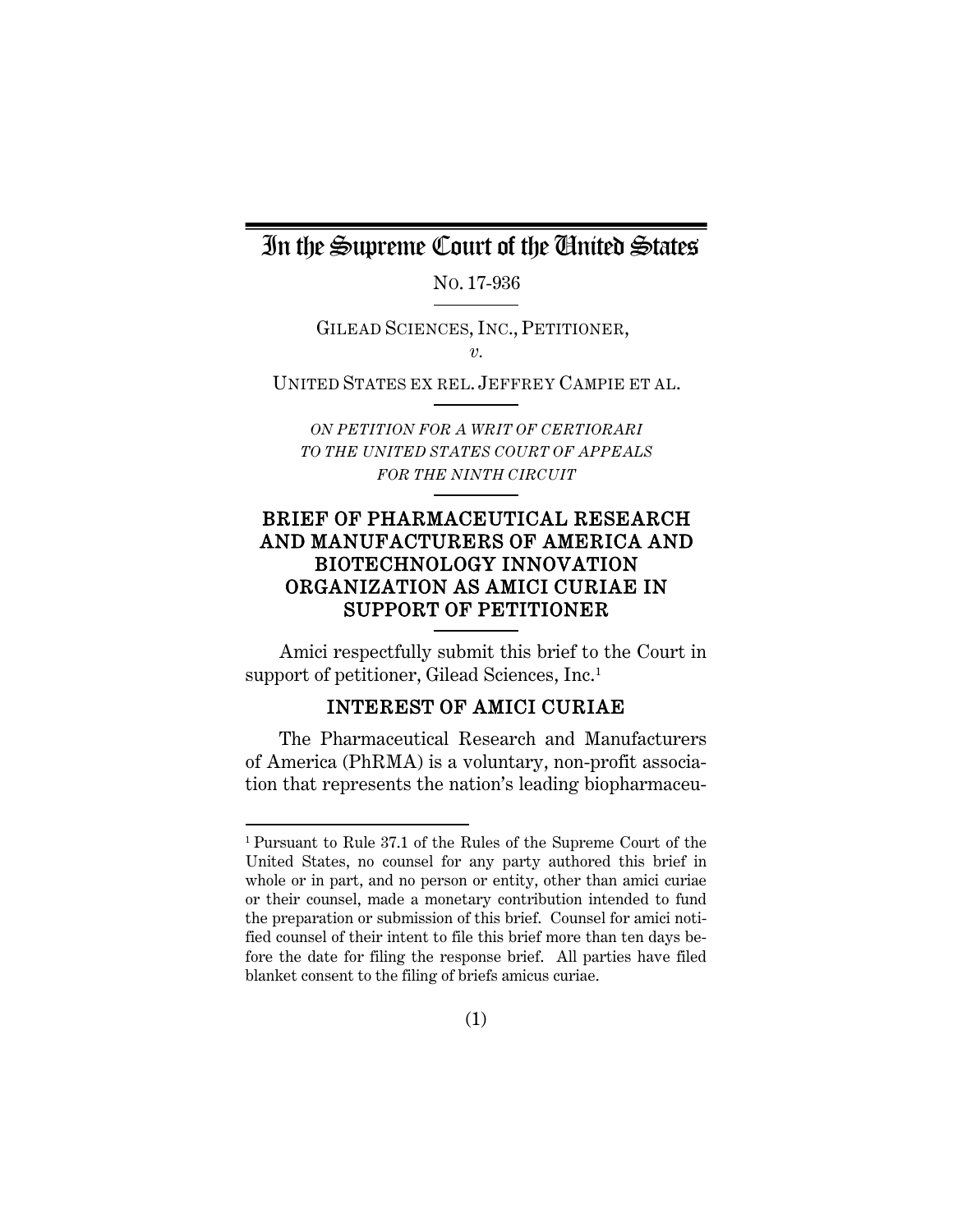tical and biotechnology companies. PhRMA's mission is to advocate for public policies that encourage the discovery of life-saving and life-enhancing medicines. PhRMA's members invest billions of dollars each year to research and develop new drugs, more than 500 of which have been approved by FDA since 2000.

The Biotechnology Innovation Organization (BIO) is a trade association that represents entities such as biotechnology companies, academic institutions, and state biotechnology centers. BIO's members range from entrepreneurial companies developing new products to Fortune 500 companies, biotech associations, service providers, and academic centers.

The members of PhRMA and BIO closely monitor legal issues that affect the entire industry, and PhRMA and BIO often offer their perspective in cases raising such issues. The question presented here is critically important to PhRMA's and BIO's members because they, like petitioner, are regulated by FDA, subject to the requirements of the Federal Food, Drug, and Cosmetic Act (FDCA), and frequently the targets of private False Claims Act (FCA) claims. PhRMA and BIO respectfully submit that, if allowed to stand, the court of appeal's ruling will interfere with the proper administration of the FDCA by FDA and subject amici's members to inconsistent regulation as well as massive financial claims.

Amici therefore respectfully urge this Court to grant the petition for a writ of certiorari and reverse the ruling of the court of appeals.

#### <span id="page-6-1"></span>INTRODUCTION

<span id="page-6-0"></span>This Court has observed that the False Claims Act (FCA), "is not 'an all-purpose antifraud statute,' or a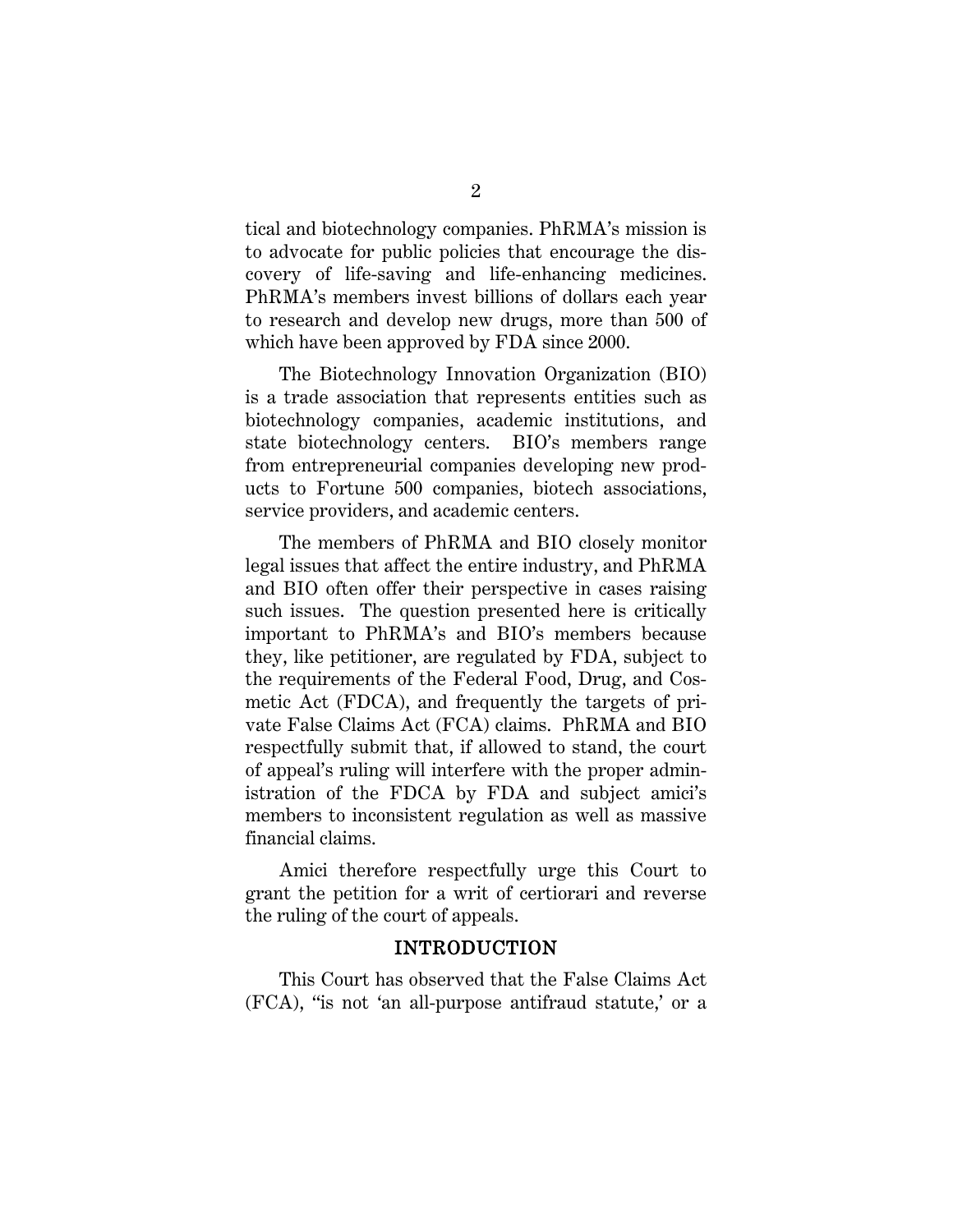<span id="page-7-1"></span>vehicle for punishing garden-variety breaches of contract or regulatory violations." *Universal Health Servs., Inc.* v. *United States*, 136 S. Ct. 1989, 2003 (2016) (*Escobar*) (quoting *Allison Engine Co.* v. *United States ex rel. Sanders*, 553 U.S. 662, 672 (2008)). To that end, the law requires a FCA relator to show that the "falsity" they have exposed was "material" to the government payor's decision to pay that claim. 31 U.S.C. 3729(a)(1)(A) and (B). "A misrepresentation cannot be deemed material merely because the Government designates compliance with a particular statutory, regulatory, or contractual requirement as a condition of payment." *Escobar*, 136 S. Ct. at 2003.

The rule adopted by the court of appeals undercuts this authority by permitting FCA relators to proceed to trial on the question whether a manufacturer committed "garden-variety breaches" of the FDCA, even if FDA had conclusively determined that was there no violation warranting enforcement. *Escobar*, 136 S. Ct. at 2003.

<span id="page-7-0"></span>This outcome defies Congressional intent. As this Court has held, Congress intended that the FDCA's provisions "be enforced exclusively by the Federal Government." *Buckman Co.* v. *Plaintiffs' Legal Comm.*, 531 U.S. 341, 352 (2001). The decision below effectively grants plaintiffs an end run around the FDCA's explicit prohibition on private lawsuits seeking to enforce its provisions. See 21 U.S.C. 337(a) (no private right of action under the FDCA). By allowing courts to second-guess FDA in this manner, the ruling below transfers the power to make significant policy judgments regarding the scope and enforcement of the FDCA from FDA to private litigants. In practical terms, this decision displaces FDA as the authoritative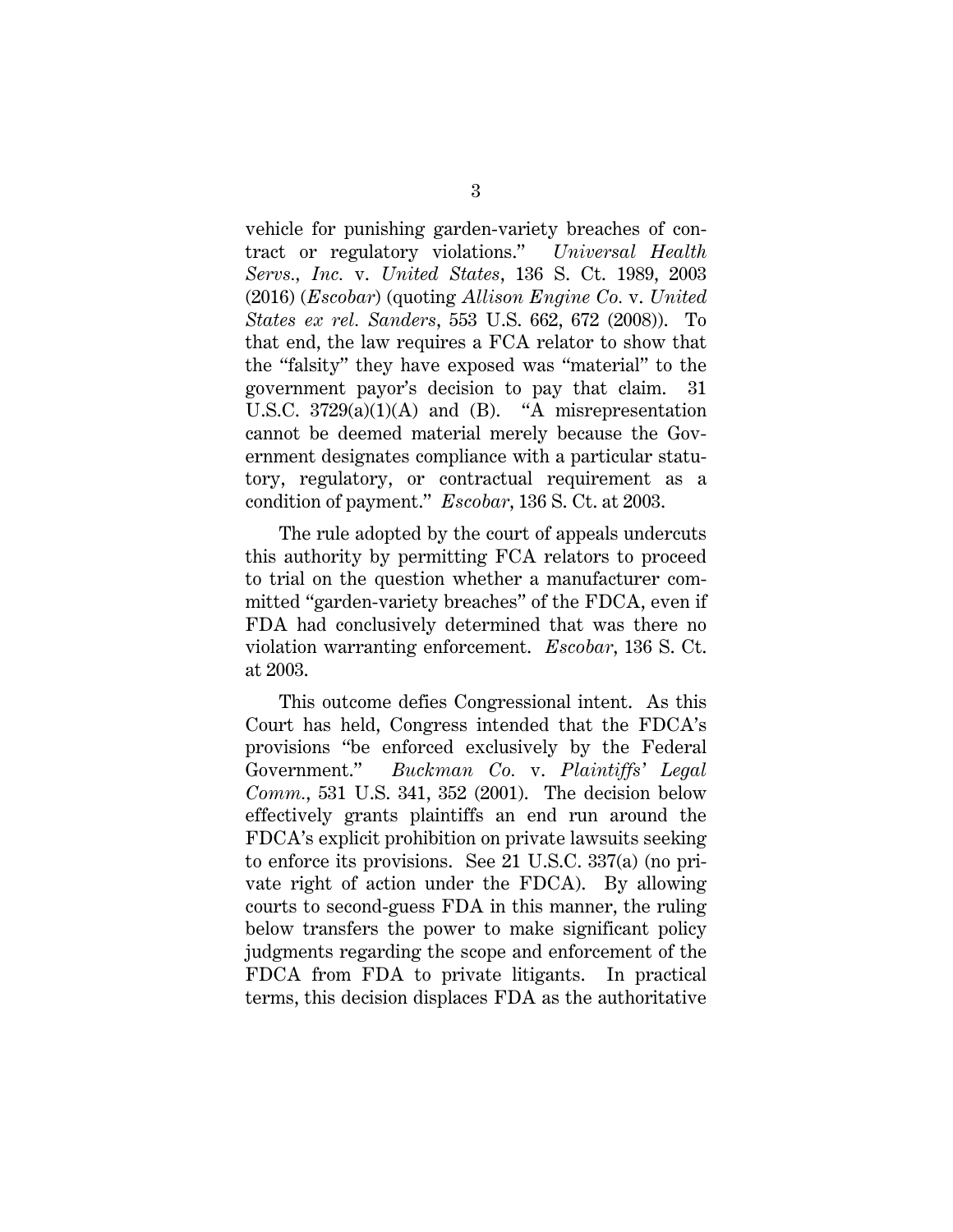voice in the administration of the statutory framework it oversees and, if not overturned by this Court, will generate intolerable regulatory inconsistency.

<span id="page-8-1"></span>Respondent seeks to enforce two subparts of the FDCA through the back door of the FCA. First, respondent claims that petitioner violated the FDCA by making materially false statements to FDA in connection with FDA's review of petitioner's New Drug Application (NDA). Pet. App. 4a-12a; see 21 U.S.C. 355(e). Second, respondent alleges that petitioner committed several isolated violations of the Current Good Manufacturing Provisions (cGMP) framework administered by FDA, causing petitioner's drugs to become "adulterated." Pet. App. 4a-12a; see 21 U.S.C. 331(a) and (c).

<span id="page-8-0"></span>Both of these claims would require the jury to make determinations of FDCA compliance, and the materiality of any non-compliance; tasks that are the proper province of FDA. By reversing the dismissal of respondent's complaint, the court of appeals has directed, for example, that a civil jury must decide whether to nullify FDA's judgment to approve petitioner's drug and manufacturing facility. Absent this Court's intervention, the question whether petitioner's alleged misrepresentation would have been "material" in the eyes of FDA decision-makers, and then would have resulted in withdrawing the NDA, will ultimately be resolved by a civil jury or judge in the Northern District of California, rather than by FDA, as Congress has directed. Likewise, a civil jury would determine how seriously FDA would have treated petitioner's alleged non-compliance with several rules found in FDA's cGMP framework—a highly nuanced and discretionary regulatory scheme.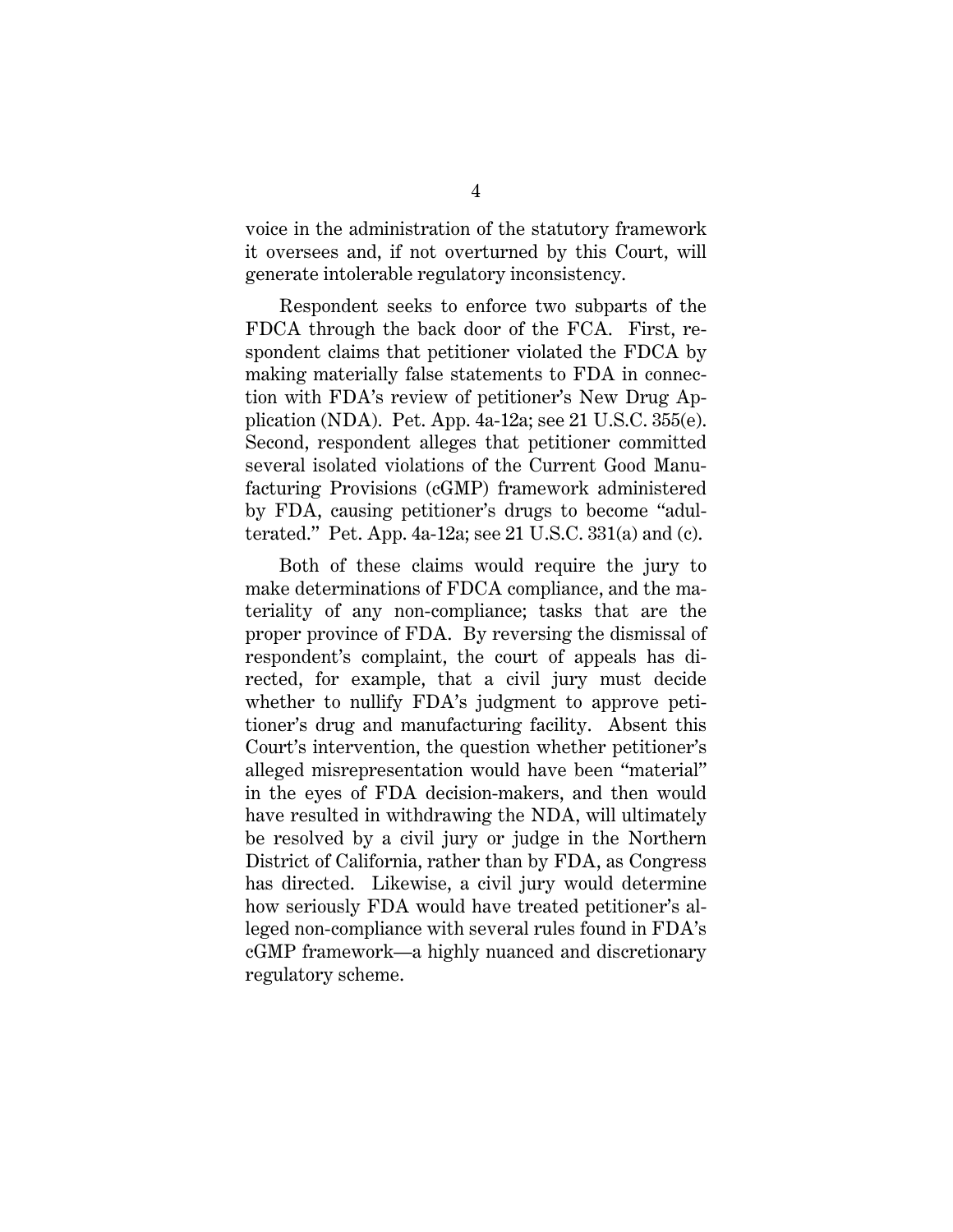In addition to contradicting Congressional intent, the ruling of the court of appeals conflicts with *Buckman*. In *Buckman*, this Court held that a state "fraudon-the-FDA" claim was preempted by federal law because it would "inevitably conflict with the FDA's responsibility to police fraud consistently with the Agency's judgment and objectives," 531 U.S. at 350, recognizing that the FDCA "amply empowers the FDA to punish and deter fraud against [FDA], and that this authority is used by [FDA] to achieve a somewhat delicate balance of statutory objectives," *id.* at 348.

*Buckman* thus prohibits the kind of interference with FDA's authority sanctioned by the court of appeals. The theory of liability endorsed by the decision below displaces FDA from its statutorily prescribed role and supplants FDA's expert judgment with that of a civil jury or a judge. If allowed to stand, the ruling below would dissolve *Buckman*'s bar on dueling regulatory authorities and override Congress's decision to grant FDA exclusive responsibility for determining the existence and materiality of an alleged FDCA violation. As a result, conflicting interpretations of FDCA provisions would be reached in courtrooms nationwide, defeating *Buckman*'s central holding.

The question presented by this petition is important to the members of PhRMA and BIO. Members are concerned that the decision below hands private litigants a powerful and blunt tool to supplant or second-guess critical policy decisions made by FDA. Displacing FDA deprives PhRMA and BIO's members of their ability to rely on consistent, rational regulation, and exposes members to unpredictable financial exposure. PhRMA and BIO agree with petitioner that "[t]he Ninth Circuit's approach threatens to turn every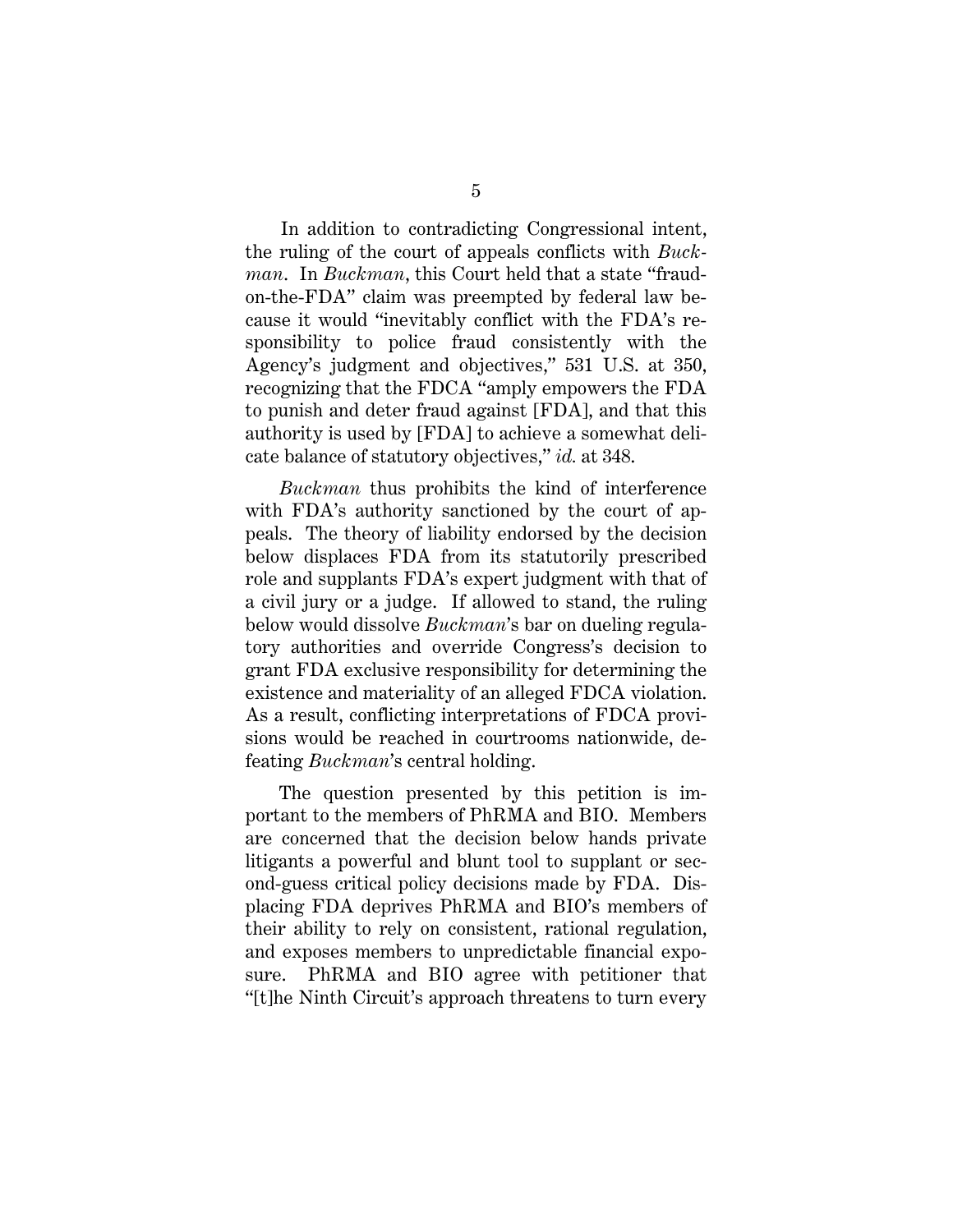minor regulatory misstep into a potential FCA case with crushing liability." Pet. 2.

Through *Buckman*, this Court erected important guardrails intended to protect FDA's authority to make significant policy decisions regarding the statutory framework it oversees from interference that Congress did not intend. The decision below requires the Court to confirm those prudent restraints. Private superintendence of whether FDA has been "defrauded" makes little practical sense and squarely conflicts with the scheme that Congress established by statute. This Court should grant the writ and reverse, clarifying that courts should exercise considerable care to prevent private plaintiffs from supplanting the role of FDA by bringing cases that require judges and juries to resolve important policy questions that Congress has committed to FDA.

#### ARGUMENT

#### <span id="page-10-1"></span><span id="page-10-0"></span>I. THE COURT OF APPEALS' OPINION WOULD TURN THE FCA INTO AN END RUN AROUND THE FDCA'S BAR ON PRIVATE ENFORCEMENT

In the FDCA, Congress expressly prohibited private citizens from suing to enforce the Act's provisions, 21 U.S.C. 337(a), leaving the statute's enforcement instead to the discretion of FDA and DOJ, weighing many competing public interests and calibrating the appropriate enforcement tool to best further those interests. The decision of the court of appeals would thwart that congressional determination by converting the FCA into an effective means for private litigants to sue companies for alleged violations of the FDCA and FDA regulations. The court of appeals gave scant attention to the actual Medicare or Medicaid reimburse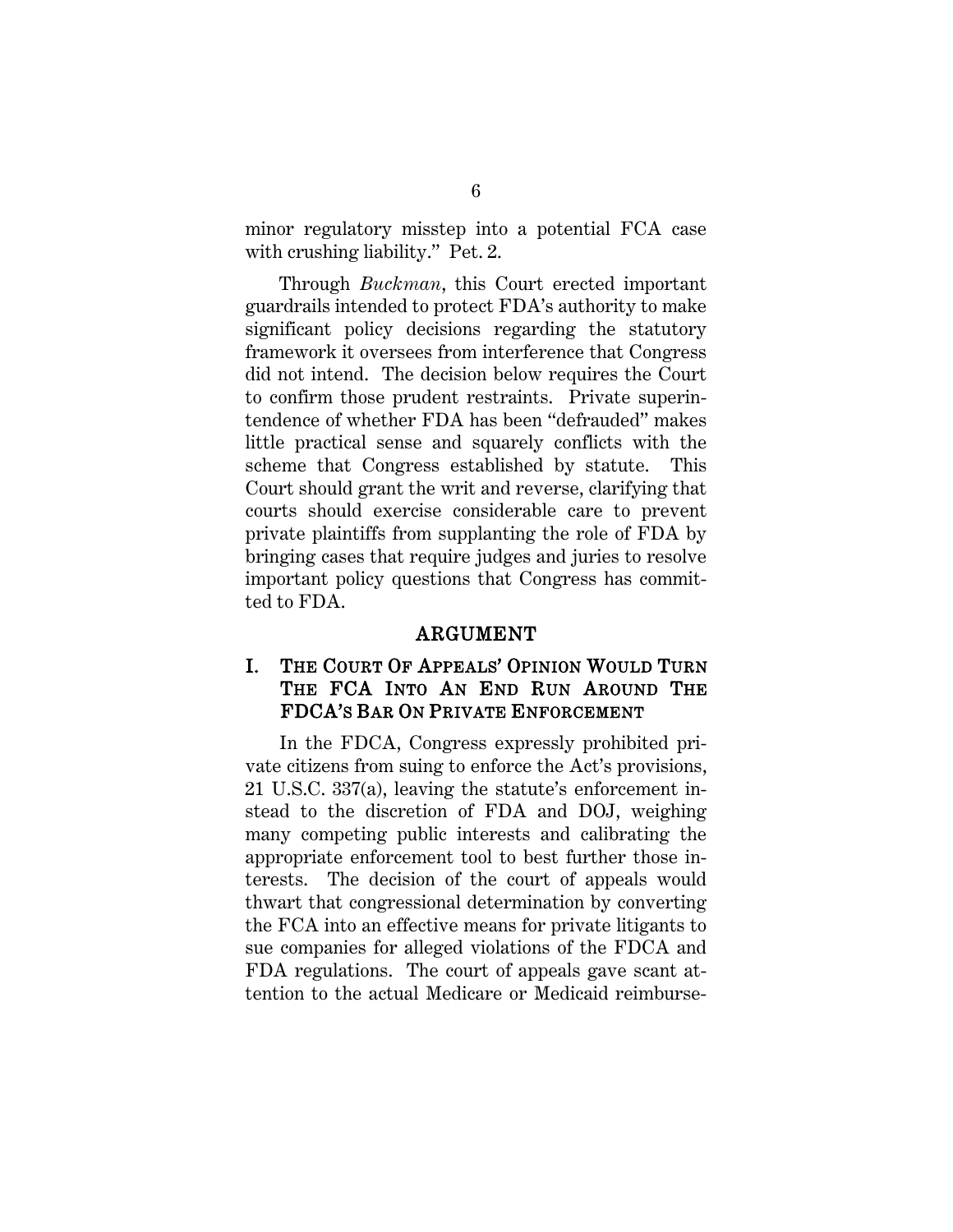ment criteria, positing instead a nonexistent requirement of compliance with virtually all FDA regulations in order for a drug to be eligible for reimbursement. In so doing, the court of appeals' decision directly contravenes the FDCA's bar on private enforcement, as it would put *qui tam* relators and civil juries in the position of deciding when an alleged infraction of FDA's highly intricate regulatory regime warrants potentially crippling liability. And, as discussed below, see pp. 14- 24, *infra*, this case demonstrates the dangers of that approach. Not only has the court of appeals supplanted FDA as the entity charged with deciding when its regulations have been violated, it has empowered relators and juries to reach decisions directly contrary to those of the expert agency.

A. This Court has observed, on multiple occasions, that the False Claims Act (FCA), "is not 'an all-purpose antifraud statute,' or a vehicle for punishing gardenvariety breaches of contract or regulatory violations." *Universal Health Servs., Inc.* v. *United States*, 136 S. Ct. 1989, 2003 (2016) (*Escobar*) (quoting *Allison Engine Co.* v. *United States ex rel. Sanders*, 553 U.S. 662, 672 (2008)). Rather, through its many amendments, the Act's "focus remains on those who present or directly induce the submission of false or fraudulent claims" for payment. *Id.* at 1996. In other words, the FCA is directed to fraud against the *government fisc*, rather than fraud against the government generally. Thus, in *Escobar*, the Court reiterated that in order to be actionable under the FCA, any misrepresentation "must be material to the Government's *payment decision*." *Id.* at 2002 (emphasis added); 31 U.S.C. 3729(a)(1)(A) and (B).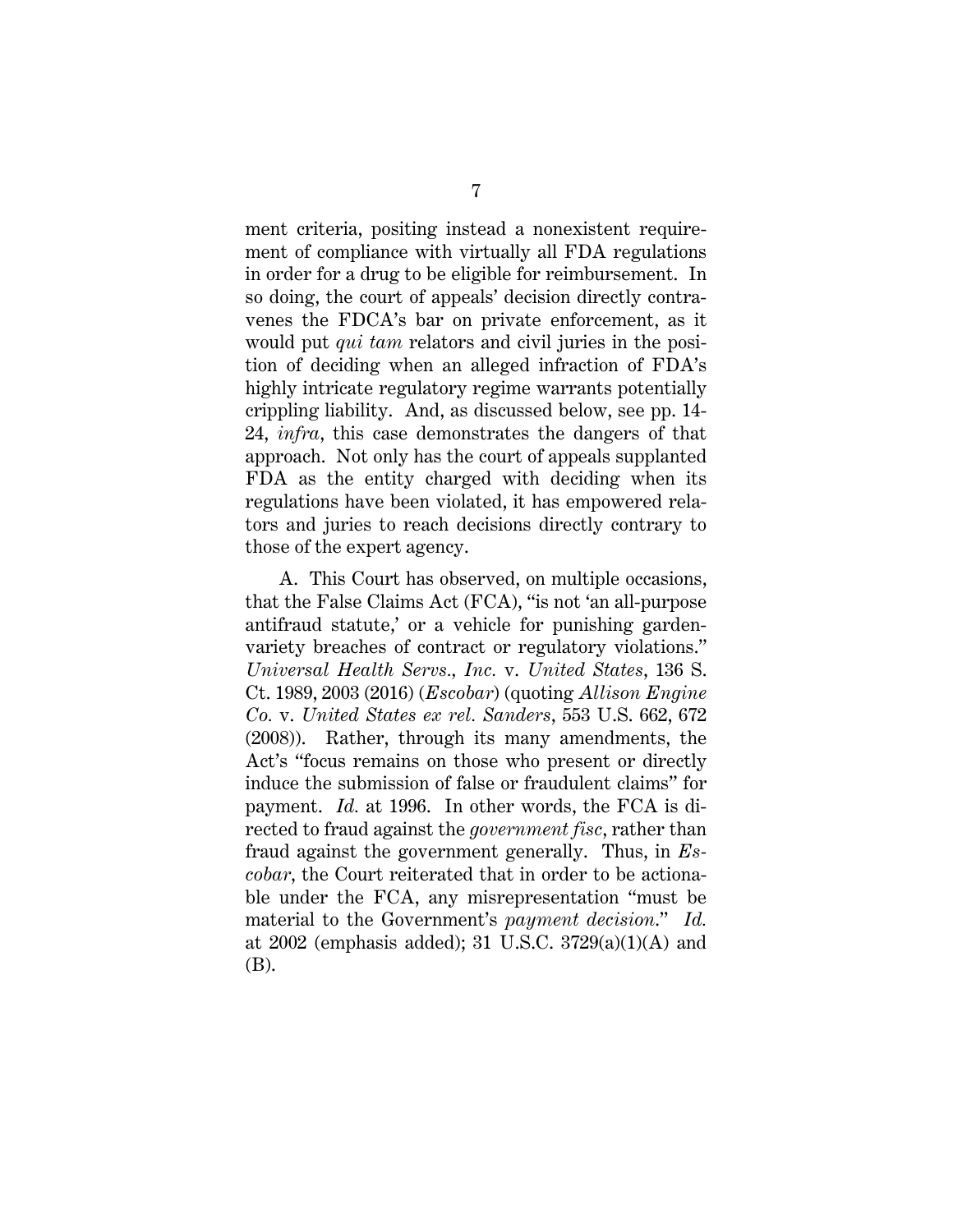Despite the Court's clear direction that assertions of FCA liability should focus on the *payment* decision, the court of appeals' opinion makes almost no reference to the reimbursement standards under the relevant federal programs. The only Medicare or Medicaid statutory provisions cited by the court of appeals are the general requirement that reimbursement for drugs is "contingent upon FDA approval," Pet. App. 9a, 27a (citing 42 U.S.C. 1395w-102(e), 1396r-8(k)(2)(A)), a requirement that was concededly satisfied for the drugs at issue here. Pet. App. 28a (observing that "[i]t is undisputed that at all times relevant, the drugs at issue were FDA-approved"). And the *only* provision cited by the court with respect to reimbursement requirements under direct federal purchasing programs is a general regulation under the Federal Acquisition Regulations System that makes clear that "quality assurance" for government acquisitions of drugs, biologics, and other medical supplies rests with FDA. Pet. App. 9a, 28a (citing 48 C.F.R. 46.408).

Despite the absence of any supporting authority, or even a close analysis of the reimbursement requirements, the court of appeals simply posited that any violation of FDA regulations renders false a claim for reimbursement of the affected drug. Specifically, the court stated that submitting a reimbursement claim to the government for any drug that is "misbrand[ed]" pursuant to FDA regulations is a "factually false certification." Pet. App. 22a. Similarly, the court held that "by submitting claims for payment or reimbursement" a drug manufacturer implicitly represents that the drugs "were not adulterated or misbranded" under those same regulations. *Ibid.* Under that view, if the drug is "adulterated or misbranded," the associated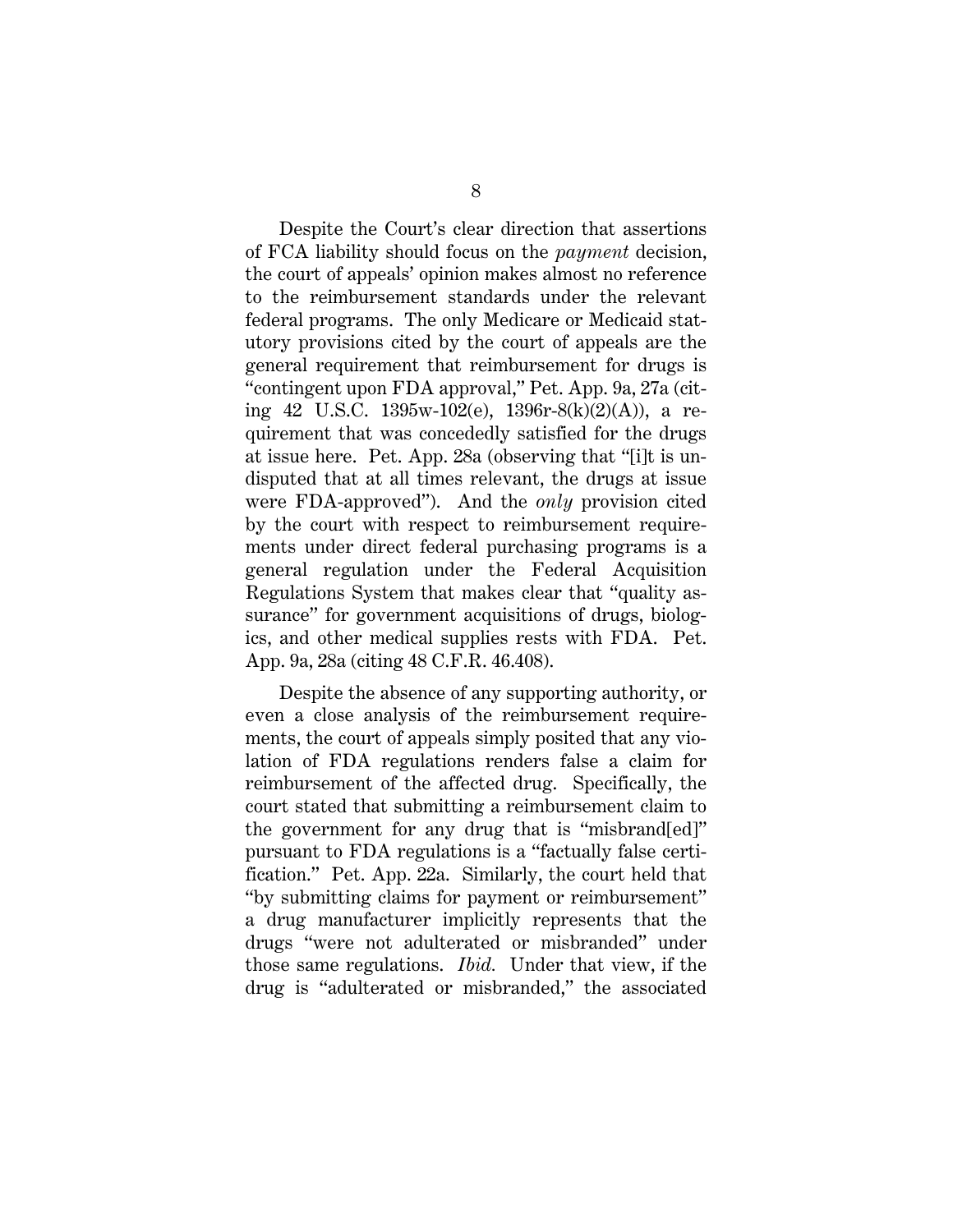claim is false "under a theory of implied false certification." *Ibid.* The court went further, holding as well that a jury could disregard the drug's FDA approval, and thus conclude that all claims involving the drug were false on a theory of "promissory fraud," if the plaintiff proved to the jury's satisfaction that the manufacturer "lied to the FDA to secure approval" of the drug or manufacturing facility. *Id.* at 15a.

<span id="page-13-3"></span><span id="page-13-2"></span><span id="page-13-1"></span><span id="page-13-0"></span>B. By converting a violation of any FDA regulation that might render a drug "adulterated or misbranded" into a basis for asserting FCA liability, the court of appeals' decision violates directives of the Executive Branch, of Congress, and of this Court. To begin, as petitioner notes (Pet. 6), the FDA has itself explained that the fact that a drug is deemed adulterated "does not mean that there is necessarily something wrong with the drug," which "may still meet its labeled specifications, and the risk that the drug is unsafe or ineffective could be minimal." FDA, Facts About the Current Good Manufacturing Practices (cGMP Factsheet), https://www.fda.gov/drugs/developmentapprovalproces s/manufacturing/ucm169105.htm (last updated Oct. 6, 2017). Similarly, a drug could be deemed "misbranded" for reasons having nothing to do with its quality or utility. For example, under FDA regulations, a drug is deemed "misbranded" if its labeling lacks adequate directions for its intended use (*i.e.*, if it has an intended use other than the one indicated in the FDA approved labeling). 21 U.S.C. 352(f)(1); 21 C.F.R. 201.128. Yet, Medicare and Medicaid regulations each *explicitly* provide reimbursement for uses that are not FDA approved in certain circumstances. See generally Medicare Prescription Drug Benefit Manual, Ch. 6 § 10 (rev. Feb. 19, 2010), https://www.cms.gov/Medicare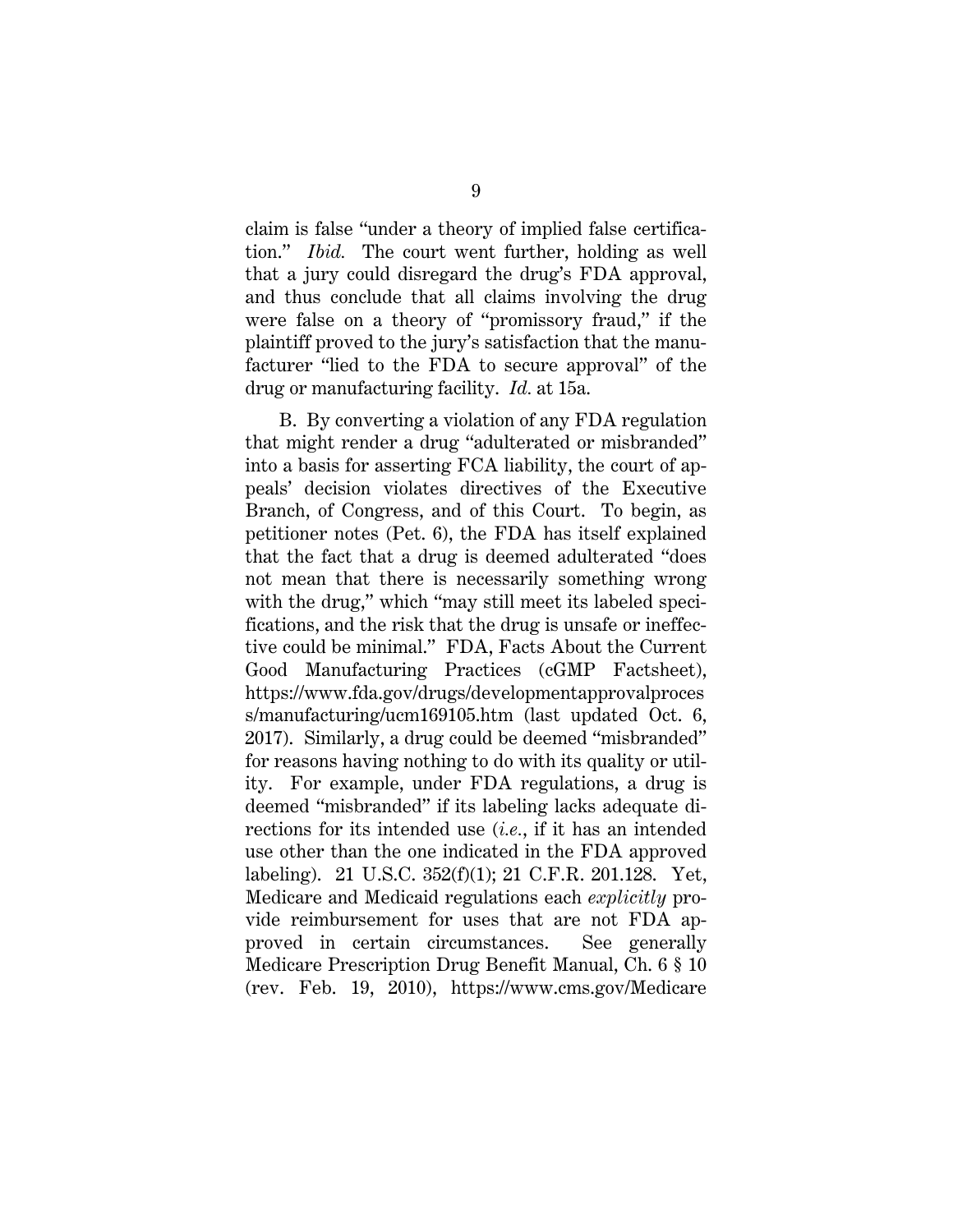/Prescription-Drug-Coverage/PrescriptionDrugCovCo ntra/downloads/ chapter6.pdf. Thus, the court of appeals' premise that a claim for a drug that is "adulterated or misbranded" is categorically a false claim for payment is contradicted by the government's own statements and regulations.

Even more fundamentally, permitting a private citizen relator to assert liability under the FCA based on an allegation that the defendant violated the FDCA would run afoul of Congress's express prohibition on private enforcement of the FDCA. In the Act, Congress made clear that, with the exception of certain enforcement actions by states with respect to food, "all such proceedings for enforcement, or to restrain violations, of [the FDCA] shall be by and in the name of the United States." 21 U.S.C. 337(a). As the Court has observed, this provision "leaves no doubt that it is the Federal Government rather than private litigants who are authorized to file suit for noncompliance with the [FDCA]." *Buckman Co.* v. *Plaintiff's Legal Comm.*, 531 U.S. 341, 349 n.4 (2001).

In *Buckman*, the Court explained in detail how private enforcement of the FDCA, even under the guise of a distinct cause of action, "would exert an extraneous pull on the scheme established by Congress." 531 U.S. at 353. *Buckman* held that a state "fraud-onthe-FDA" claim was preempted by federal law because it would "inevitably conflict with the FDA's responsibility to police fraud consistently with the Agency's judgment and objectives." *Id.* at 350. The Court observed that the FDCA "amply empowers the FDA to punish and deter fraud against [FDA], and that this authority is used by [FDA] to achieve a somewhat delicate balance of statutory objectives." *Id.* at 348. As the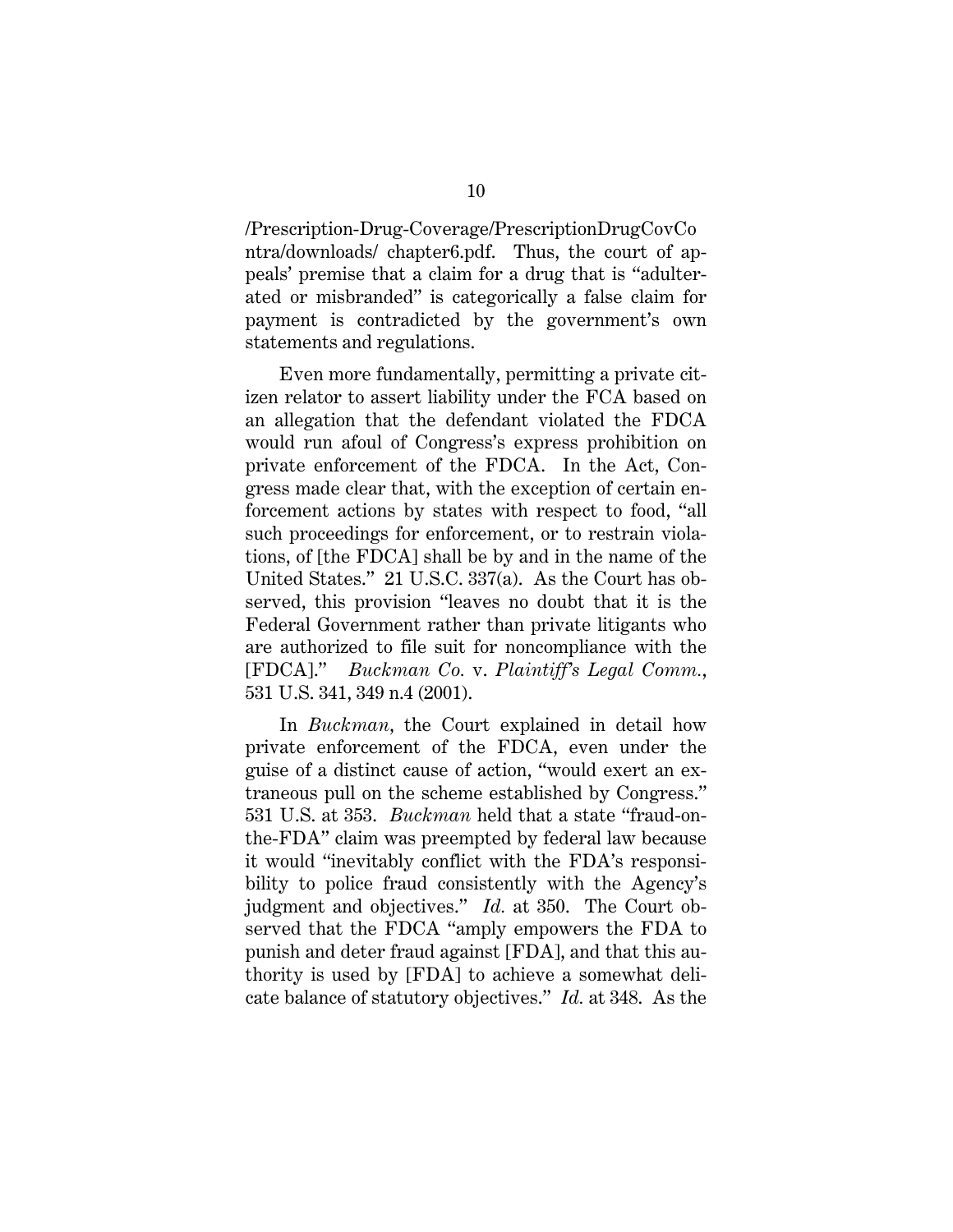Court recognized, the availability of a range of regulatory options "is a critical component of the statutory and regulatory framework under which the FDA pursues difficult (and often competing) objectives." *Id.* at 349.

Although *Buckman* addressed state law fraud-onthe-FDA claims, the Court's reasoning applies with equal force to relators' claims under the federal FCA. *Buckman*'s analysis and holding are not limited to federalism concerns, but rather rely equally on the need to reserve to FDA the right to make important policy choices governing its regulatory regime. *Buckman* rightly noted that permitting a dueling regulatory framework would "dramatically increase the burdens facing potential applicants—burdens not contemplated by Congress in enacting the FDCA" and consequently prevent new drugs from being developed, 531 U.S. at 350, an observation that applies whether the "dueling framework" is erected by private plaintiffs asserting parallel state or federal claims. [2](#page-15-1)

The Solicitor General has expressed his agreement in filings before this Court and the courts of appeals. On behalf of FDA, the Solicitor General emphasized there is "no private right[] of action to enforce the

 $\overline{a}$ 

<span id="page-15-1"></span><span id="page-15-0"></span><sup>2</sup> *POM Wonderful LLC* v. *Coca-Cola Co.*, 134 S. Ct. 2228 (2014), is not to the contrary. There, the Court determined that FDCA did not preclude a litigant from bringing a claim under the Lanham Act challenging a competitor's use of a beverage label that FDCA had approved. *Id.* at 2242. The Lanham Act's unfair competition standard was independent of and "complement[ed]" government enforcement of the FDCA. *Id.* at 2241. Significantly, the plaintiff's Lanham Act theory of liability did not require the jury first to find a violation of the FDCA as a predicate for liability under the Lanham Act. Here, by contrast, the court of appeals' ruling contemplates just that.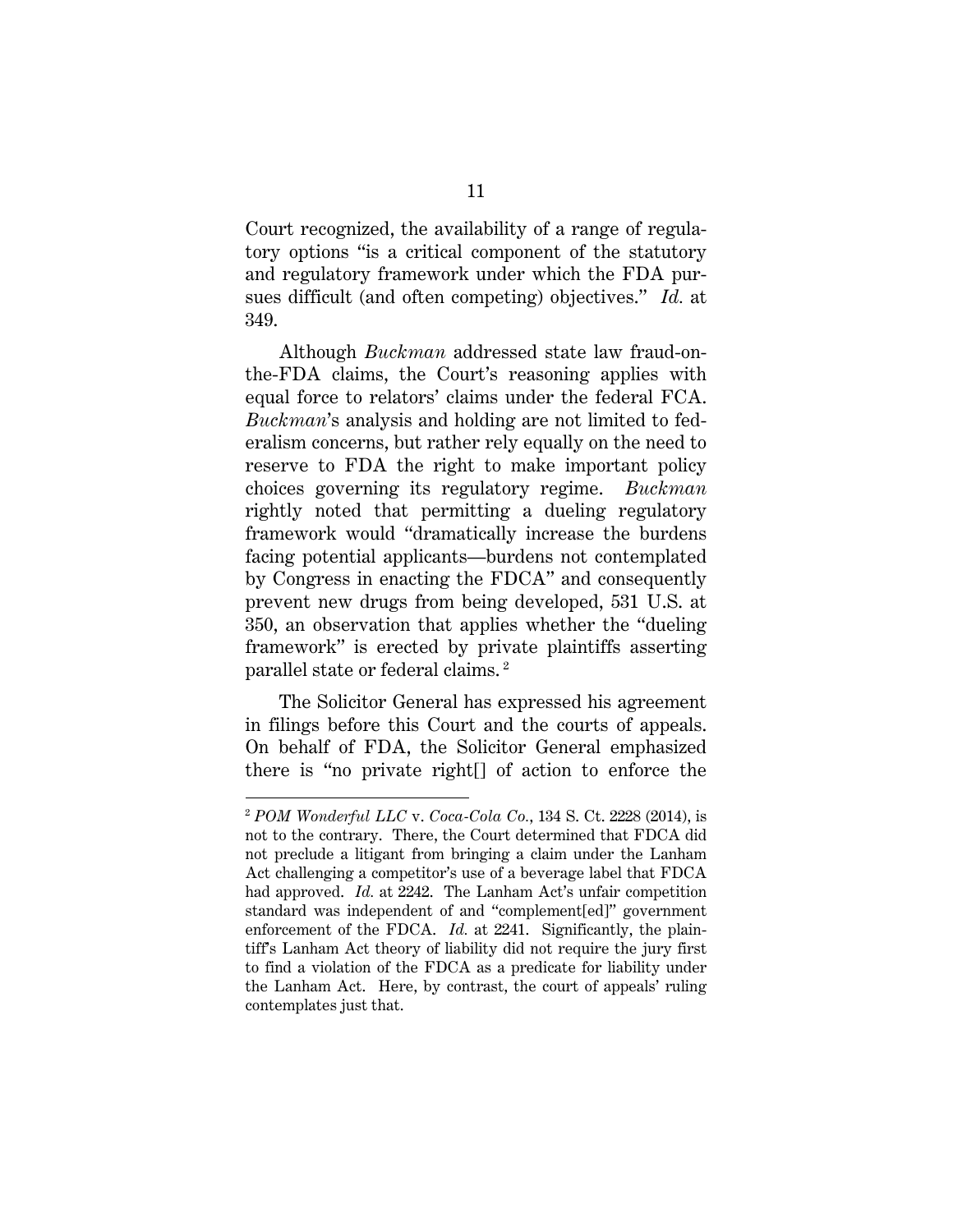FDCA," rather "[t]he United States has exclusive authority to enforce the Act's provisions, subject only to a limited exception for some actions by States (but not private parties)." United States Amicus Curiae Br. at 4, *Warner-Lambert Co.* v*. Kent*, 128 S. Ct. 1168 (Nov. 2007) (No. 06-1498). Similarly, before the Third Circuit, the United States argued that "the prospect of hundreds of individual juries determining the propriety of particular device approvals, or the appropriate standards to apply to those approvals, is the antithesis of the orderly scheme Congress put in place and charged the FDA with implementing." *Horn* v. *Thoratec Corp*., 376 F.3d 163 (2004) (citing Statement of Interest of the United States of America at 7-9).

<span id="page-16-0"></span>Unlike the Ninth Circuit, other appellate courts have recognized that claims like those here implicate the exact concern that *Buckman* articulated, and have on that basis dismissed those claims. In *D'Agostino* v. *ev3, Inc.*, the First Circuit affirmed the dismissal of an FCA complaint premised on alleged violations of the FDCA, holding that a ruling to the contrary would "turn the FCA into a tool with which a jury of six people could retroactively eliminate the value of FDA approval and effectively require that a product largely be withdrawn from the market even when the FDA itself sees no reason to do so." 845 F.3d 1, 8 (2017). Citing *Buckman*, the First Circuit noted that "[t]he collateral effects of allowing juries in *qui tam* actions to find causation by determining the judgment of the FDA when the FDA itself has not spoken are akin to those practical effects that counsel in favor of not allowing state-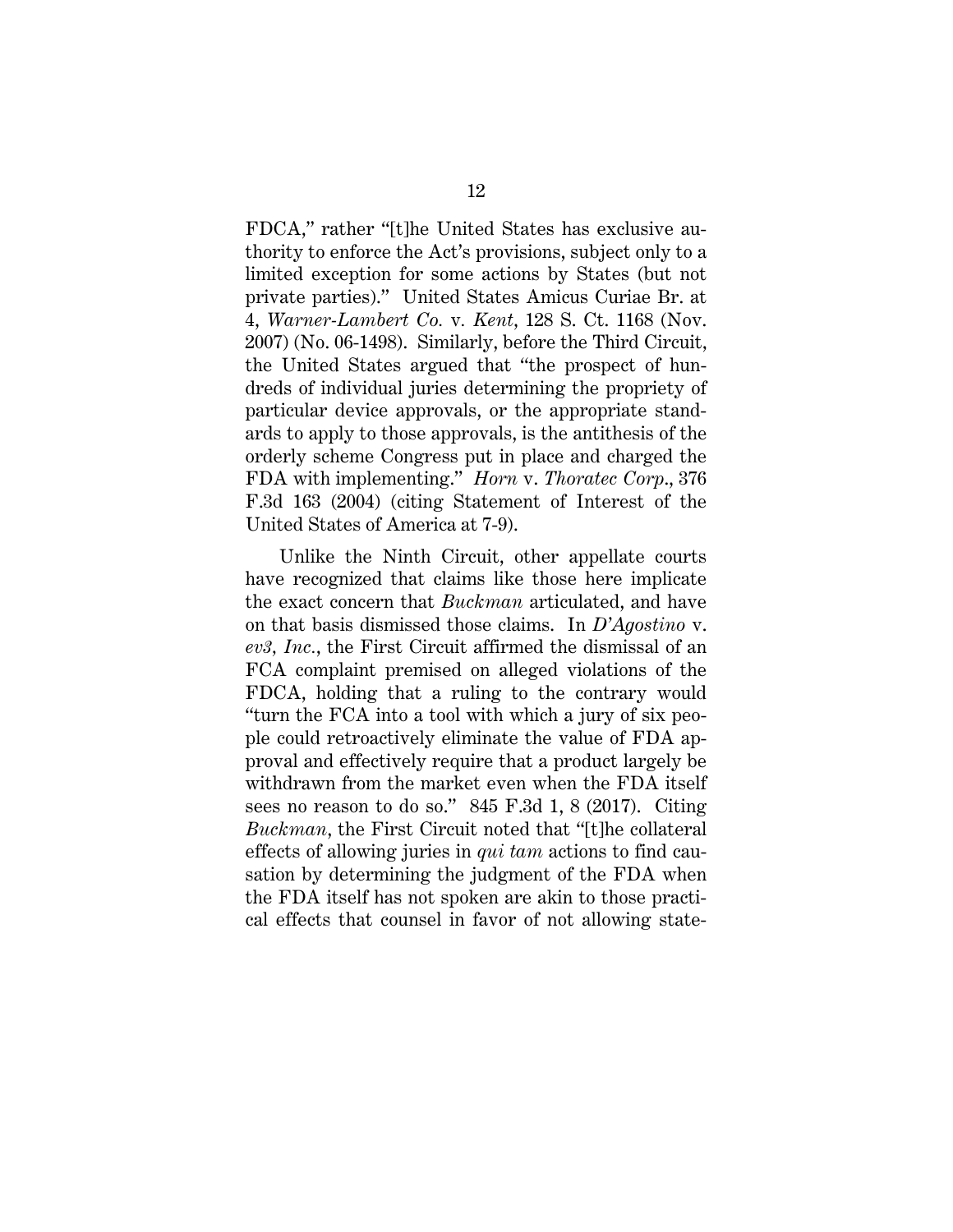law fraud-on-the-FDA claims." *Ibid.*[3](#page-17-2) Considering the practical challenges to proving liability on such a theory demonstrates the problem. "How would a relator prove that the FDA would not have granted approval but for the fraudulent representations made by the applicant? Would competing experts read someone's mind? Whose? What if former officials no longer in government were of one view, and current officials of another?" *Id.* at 9. The Fourth Circuit likewise affirmed the dismissal of a complaint advancing a similar theory. The court noted that where an "agency has broad powers to enforce its own regulations, as the FDA does \* \* \*, allowing FCA liability based on regulatory non-compliance could 'short-circuit the very remedial process the Government has established to address non-compliance with those regulations.'" *United States ex rel. Rostholder* v. *Omnicare, Inc.*, 745 F.3d 694, 702 (4th Cir. 2014) (quoting *United States ex rel. Wilkins* v. *United Health Grp., Inc.*, 659 F.3d 295, 310 (3d Cir. 2011)).

<span id="page-17-1"></span>As explained below, respondent's theories of FCA liability, which the court of appeals endorsed, would predicate liability on first proving that petitioner violated the FDCA and then having the jury conclude that the remedy for those violations is to negate FDA's approval of the drug. That would ascribe to the jury precisely the role that Congress, for good reason, reserved to FDA.

 $\overline{a}$ 

<span id="page-17-2"></span><span id="page-17-0"></span><sup>&</sup>lt;sup>3</sup> In a subsequent ruling, the First Circuit observed that the decision by the court of appeals in this case provides "no rebuttal at all to [the] observation that [a jury] should not be able to overrule the FDA." *United States ex rel. Nargol* v. *DePuy Orthopaedics*, 865 F.3d 29, 36 (2017).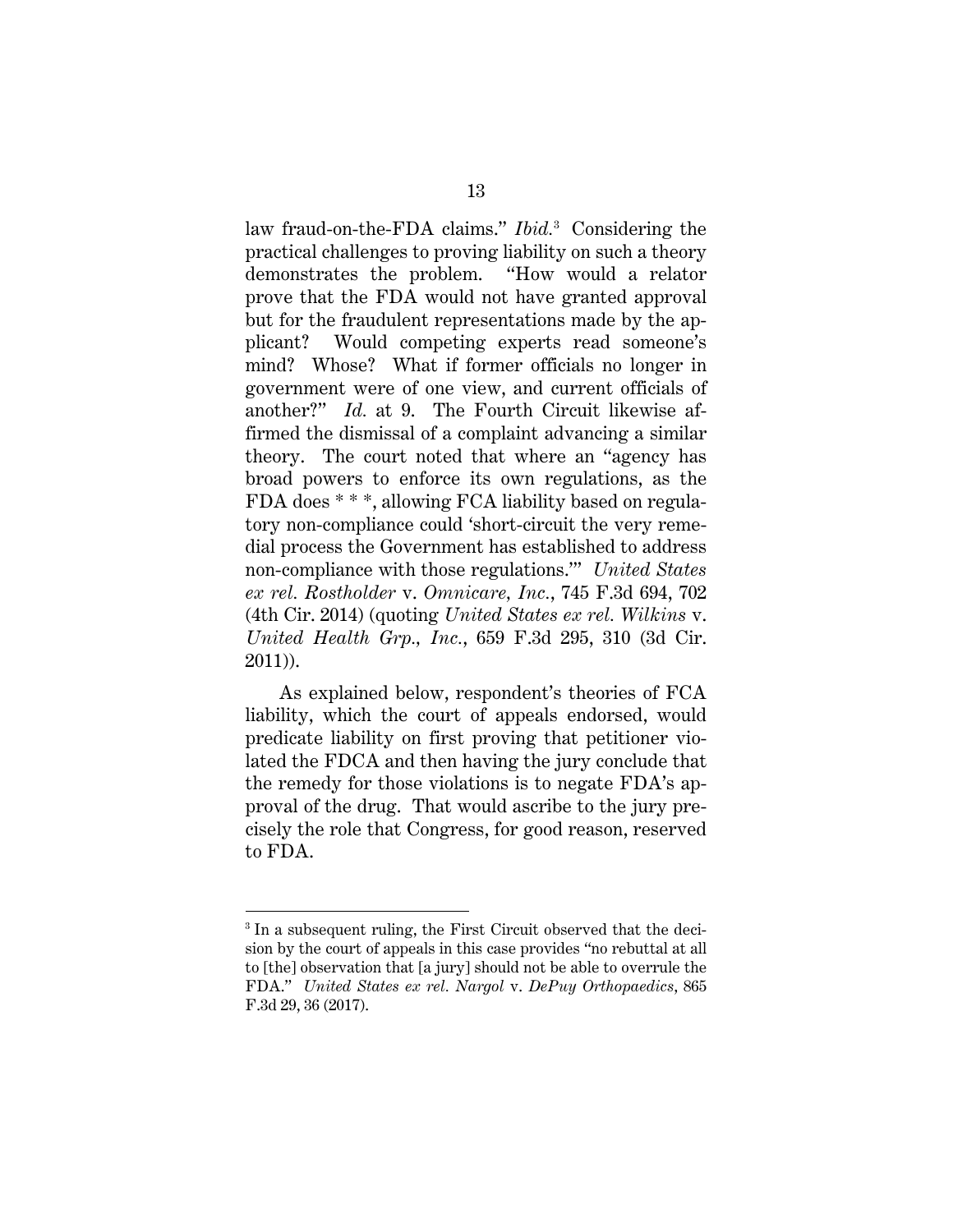### <span id="page-18-0"></span>II. THE COURT OF APPEALS' DECISION PERMITS JURIES NOT ONLY TO DISPLACE FDA'S AUTHOR-ITY BUT TO CONTRADICT FDA'S ACTUAL DECI-SIONS

#### A. The Court of Appeals Wrongly Permits a Jury, at a Private Litigant's Request, to Nullify FDA's Approval of a Drug

Respondent's "promissory fraud" theory of FCA liability would impermissibly allow the court to overturn FDA's decision to approve a drug. That theory is grounded in allegations that petitioner violated the FDCA by making materially untrue statements to FDA in order to obtain approval for its drug and later for a new manufacturing facility. Pet. App. 4a-12a; 21 U.S.C. 355(e). Although the court of appeals acknowledged that "[i]t is undisputed that at all times relevant, the drugs at issue were FDA-approved," the court nonetheless held that respondent could prove that petitioner's drugs were only "*ostensibly* 'FDA approved,'" Pet. App. 23a (emphasis supplied), and therefore failed to satisfy the prerequisite for Medicare or Medicaid reimbursement that the drug be FDA approved. *Id.* at 9a, 27a-28a (citing 42 U.S.C. 1395w-102(e), 1396r- $8(k)(2)(A)$ ). Because petitioner "was submitting claims" for payment for 'FDA approved' drugs," respondent could prove those claims were false by showing petitioner "made false statements \* \* \* in order to get FDA approval and thus become eligible for government funds." *Id.* at 25a. By convincing the jury to disregard FDA's approval of the drug and manufacturing facility, respondent could demonstrate that "each claim was fraudulent even if false representations were not made therein." *Ibid.*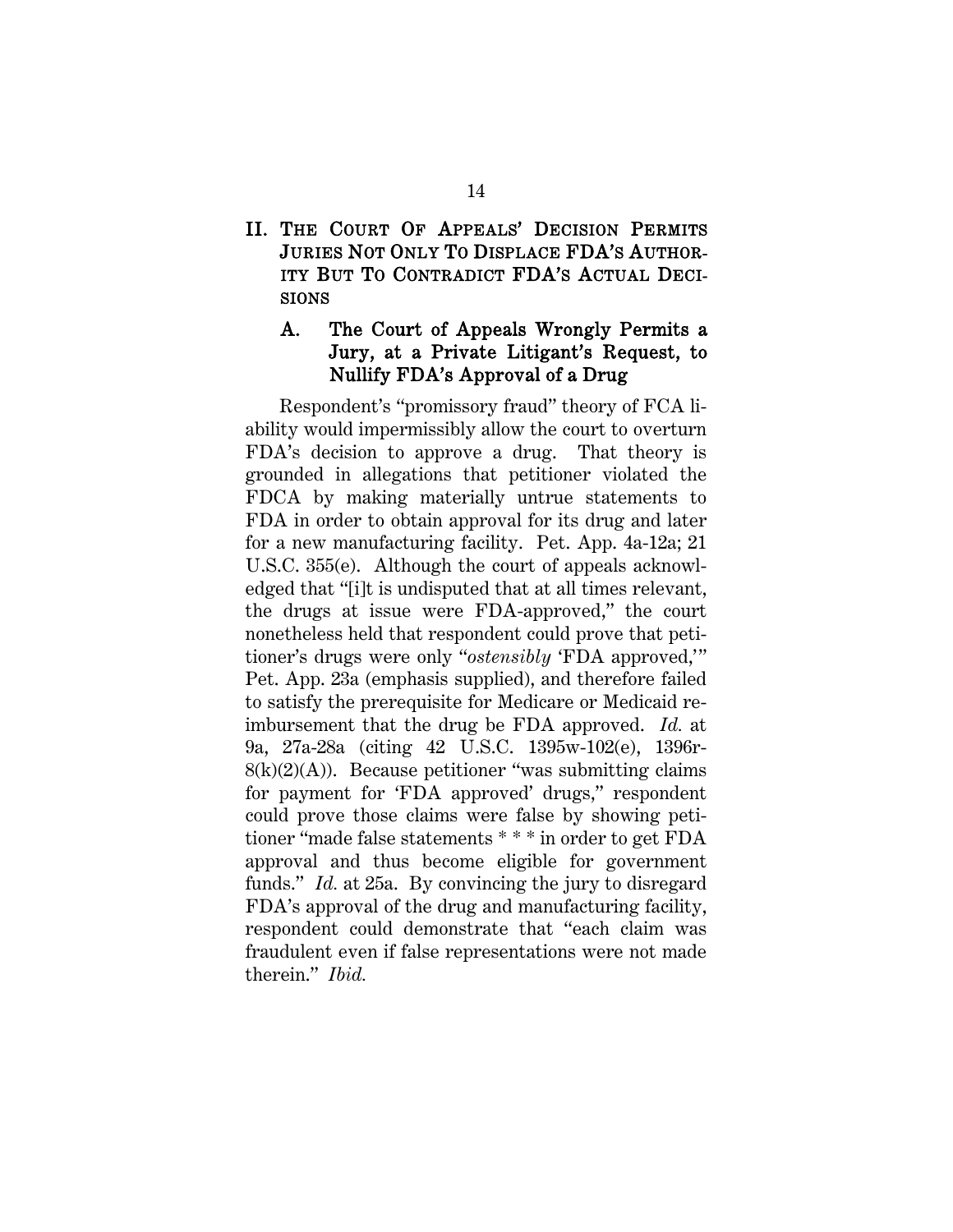Resolution of this theory of liability thus *requires* the court adjudicating the claim to assess whether FDA was hoodwinked, and ascertain whether FDA would have made a different decision if it had before it the allegations in respondent's claim. If permitted to stand, the ruling below would allow judges and juries to stand in the shoes of FDA and render conflicting decisions about the "materiality" of alleged violations of FDA rules without the benefit of FDA's expert judgment, making it impossible for regulated entities to comply with the law. The ruling below thus permits precisely what Congress sought to avoid in 21 U.S.C. 337(a) by expressly precluding private litigation to enforce the FDCA. It also interferes with the need, recognized in *Buckman*, for FDA to make the significant policy choices regarding the statutory schemes it oversees. 531 U.S. at 349.

This theory of liability is also inconsistent with the intricate process established by FDA to make these difficult determinations. According to one of respondent's theories, had FDA known that certain statements were not true, it would have "withdraw[n] approval" of petitioner's drugs. 21 U.S.C. 355(e). But under the FDCA, the presence of even an intentional misrepresentation in a NDA, without more, is not a sufficient basis for FDA to withdraw approval for a drug. Before revoking approval, FDA must make the additional determination that an "untrue statement" is "material." See *ibid.* (FDA shall withdraw approval of a drug if, *inter alia*, it finds that an application includes an "untrue statement of a material fact").

FDA has established internal procedures that prescribe which experts within the agency are competent to determine that an untrue statement in an NDA is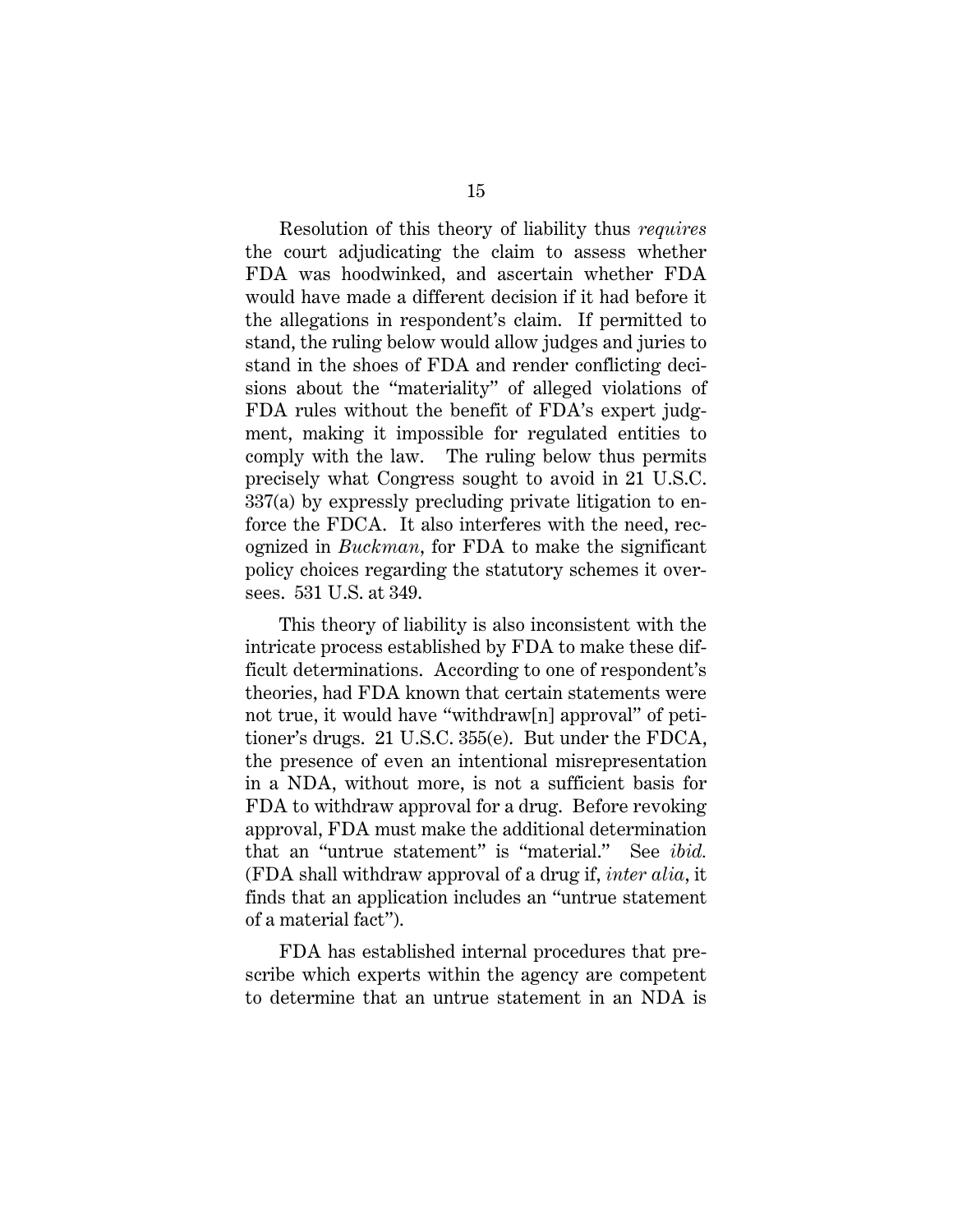<span id="page-20-3"></span>material. *See* FDA Application Integrity Policy (AIP) Procedures Manual Section 1-1-3 ¶ 7. "A determination that an untrue statement is material is necessary for purposes of invoking the AIP. The Center [in this case, the Center for Drug Evaluation and Research] should make a written determination [of materiality]. This determination may involve discussions with OCC [FDA's Office of Chief Counsel]." *Ibid.* These designated agency experts are afforded discretion to assess and factor into their determinations the "public health significance" of the product. 56 Fed. Reg. 46,191, 46,194 (Sept. 10, 1991).And even after reaching a materiality determination, FDA remains obligated to provide the applicant with "notice and opportunity for hearing" to contest the Agency's ruling. 21 U.S.C. 355(e). Proceeding in this FCA suit as respondent proposes would afford petitioner none of these procedural protections.

<span id="page-20-2"></span>Critically, FDA has not found that petitioner made materially untrue statements in the course of the NDA review process, nor has FDA withdrawn approval for petitioner's drug, even though FDA has been aware of respondent's allegations for years. See Pet. 9; Pet. App. 6a-8a. Thus, in order for respondent to prevail, he would not only need to ask a jury to make a determination reserved by Congress to FDA, he would have to convince a jury to make *a different* determination than the FDA has already made.

<span id="page-20-1"></span><span id="page-20-0"></span>Lawsuits grounded in "fraud-on-the-FDA" theories have grown increasingly common. See, *e.g.*, *United States ex rel. Petratos* v. *Genentech Inc*., 855 F.3d 481, 487 (3d Cir. 2017) (FCA claim premised on alleged violations of FDA adverse reporting requirements); *United States ex rel. Colquitt* v. *Abbott Labs*., 858 F.3d 365, 370 (5th Cir. 2017) (FCA claim premised on alleged vio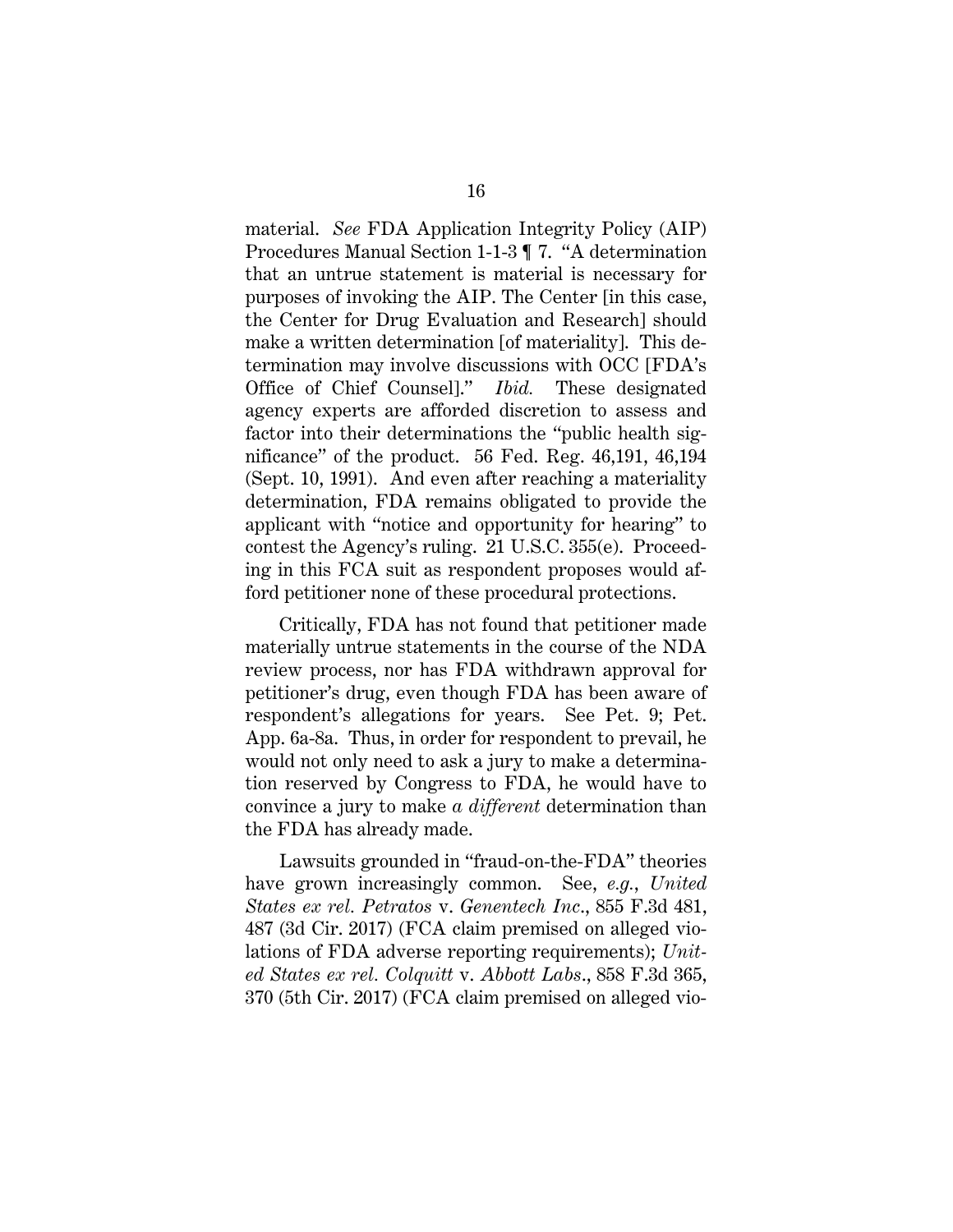<span id="page-21-0"></span>lations of FDA pre-market notification rules); *D'Agostino*., 845 F.3d 1, 3 (1st Cir. 2017) (FCA claim premised on allegedly fraudulent representations to FDA in device approval process); *United States ex rel. Duxbury* v. *Ortho Biotech Prods., L.P*., 579 F.3d 13, 16 (1st Cir. 2009) (FCA claim premised on alleged violations of FDA off-label promotion rules). The proliferation of such cases will only accelerate if the court of appeals' decision is allowed to stand.

The prospect of juries imposing potentially crippling liability based on their disregard for FDA's own assessment of the facts poses an unmanageable burden on PhRMA and BIO's members. As pharmaceutical and biotechnology companies whose products result in billions of dollars in claims to the Federal Health Care Programs each year, these members are already subject to significant scrutiny, and, as a result, invest substantial resources in efforts to comply with applicable fraud and abuse laws. If not overturned, the court of appeals' decision threatens to introduce an additional degree of uncertainty and arbitrariness to FCA litigation and liability that is simply untenable. Ultimately, this will negatively impact the ability of BIO and PhRMA's members to invest time, energy, and monetary resources into developing and producing lifesaving drugs.

### B. Private Enforcement of FDA's Highly Complex cGMP Framework Is Particularly Inconsistent With FDA Enforcement Regime

Respondent's attempt to enforce FDA's Current Good Manufacturing Provisions (cGMP) through private litigation is especially egregious. As noted above,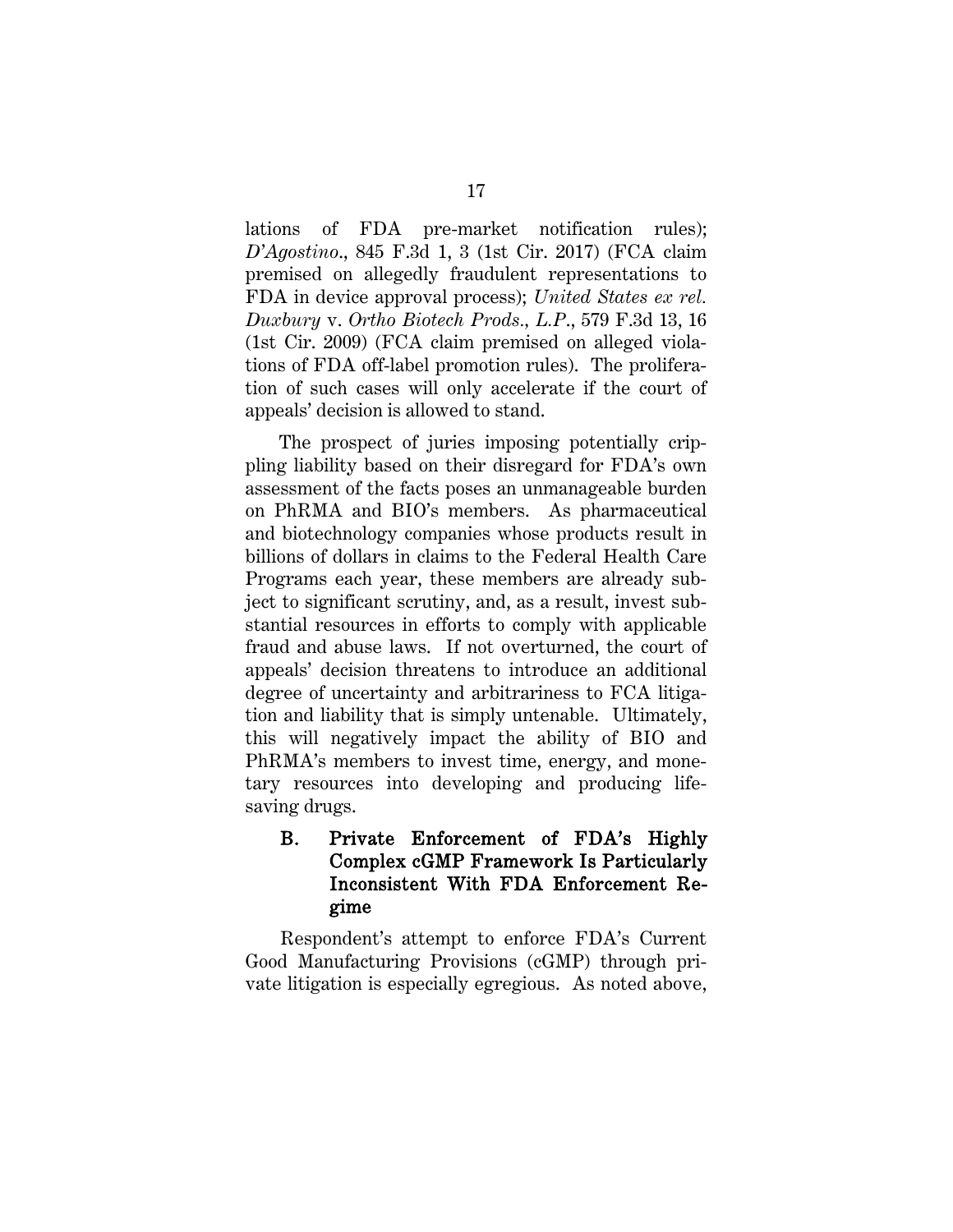see pp. 8-9, *supra*, the court of appeals simply declared by *ipse dixit* that a claim for a drug that is "adulterated or misbranded" is implicitly false, Pet. App. 22a, and further identified failure to operate "in conformity with current good manufacturing practices" as rendering a drug "adulterated," *id.* at 9a-10a. The court of appeals has thus, in effect, blessed respondent's bid to weaponize for litigation scattered evidence that a drug manufacturer may have engaged in even trivial violations of FDA's highly specialized regulatory provisions governing manufacturing practices.

The concerns articulated by this Court in *Buckman* apply with special force to this specific set of rules because FDA oversees compliance with this framework through an interactive process with regulated entities and relies on a graduated, carefully calibrated system of enforcement. These rules are thus ill-suited to serve as a springboard to civil litigation. The court of appeals erred by converting a set of rules that FDA must administer in a careful, discretionary manner into a standard of liability that a private litigant may sue to enforce.

<span id="page-22-0"></span>FDA drug approval decisions involve carefully weighing the risks and benefits of a drug. Among other things, FDA must refuse to approve an NDA if it finds that the methods used in, and the facilities and controls used for, the manufacture, processing, and packing of such drug are inadequate to preserve its identity, strength, quality, and purity. 21 U.S.C. 355(d)(3). Further, FDA may withdraw approval if it determines, based on new information obtained after approving the application, that the methods used in, or the facilities and controls used for, the manufacture, processing, and packing of such drug are inadequate to preserve its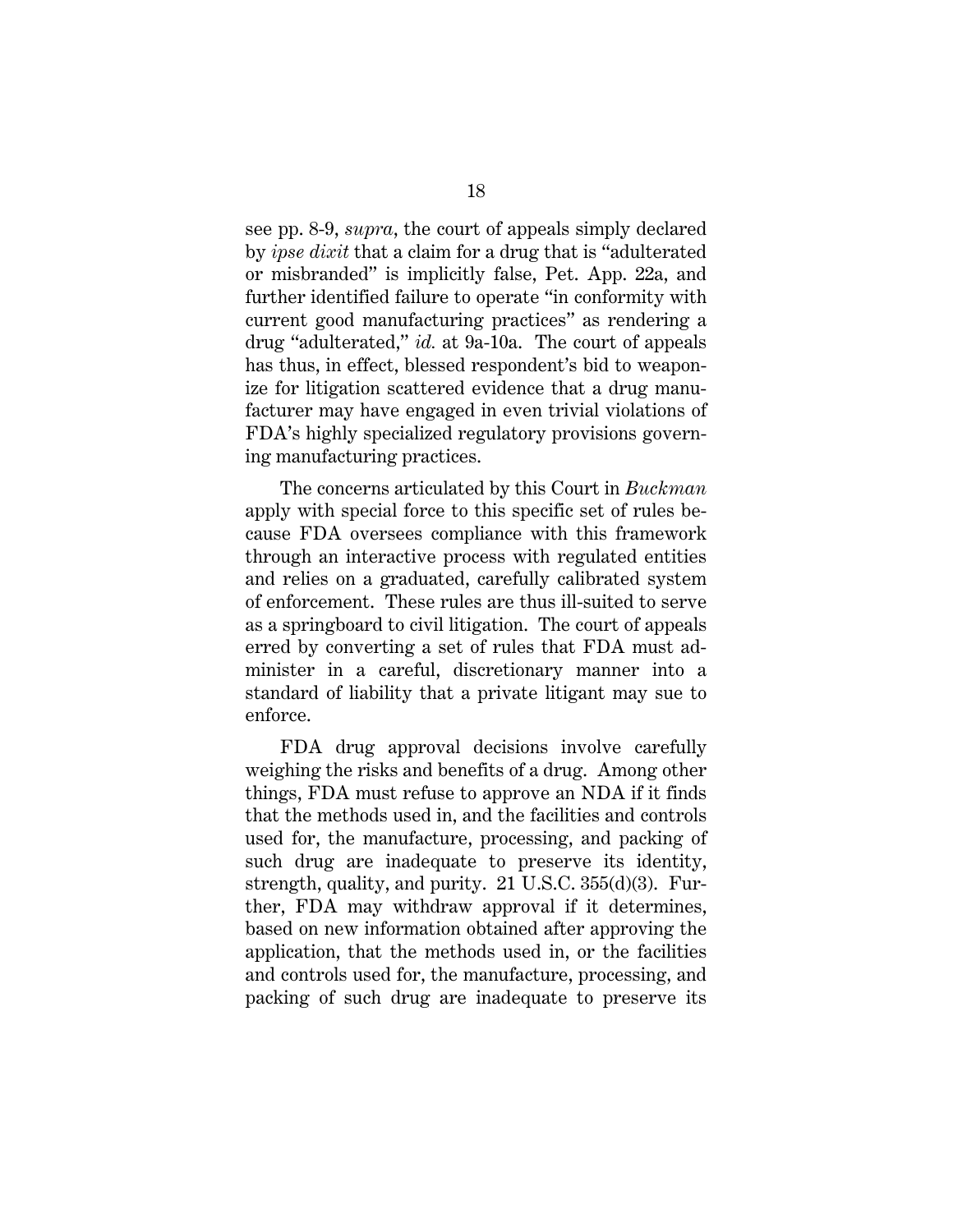identity, strength, quality, and purity, and were not made adequate within a reasonable time after receipt of written notice from FDA specifying the deficiencies. See 21 U.S.C. 355(e); 21 C.F.R. 314.150(a)(2)(iv) and  $(b)(2)$ .

<span id="page-23-3"></span><span id="page-23-2"></span><span id="page-23-1"></span>Pursuant to authority provided by the FDCA, FDA requires drug manufacturers to comply with the cGMP framework, which establishes the minimum requirements for the methods, facilities, and controls used in manufacturing and processing drugs. See 21 U.S.C. 371; 21 C.F.R. 210, 211. These regulations and agency guidance documents set forth a highly technical regulatory framework aimed at fostering quality procedures in drug manufacturing, and preventing the production of unsafe or ineffective products. See *ibid.*

<span id="page-23-0"></span>Under the FDCA, drugs not manufactured, processed, packaged, or held in conformance with cGMP requirements are deemed legally "adulterated." 21 U.S.C. 351(a)(2)(B). However, as FDA routinely acknowledges, failure to manufacture a drug in compliance with cGMP "does not mean that there is necessarily something wrong with the drug." cGMP Factsheet, *supra*. In fact, according to FDA, an "adulterated" drug is likely to "still meet its labeled specifications and the risk that the drug is unsafe or ineffective could be minimal." *Ibid*.

The cGMP framework is not designed to be interpreted by non-experts, but is rather a matter of agency judgment. See 43 Fed. Reg. 45,018 (Sept. 29, 1978) ("The [FDA] determines what constitutes 'current good manufacturing practice' based upon its experience with the manufacture of drugs through inspectional and compliance activities; [and] upon knowledge gained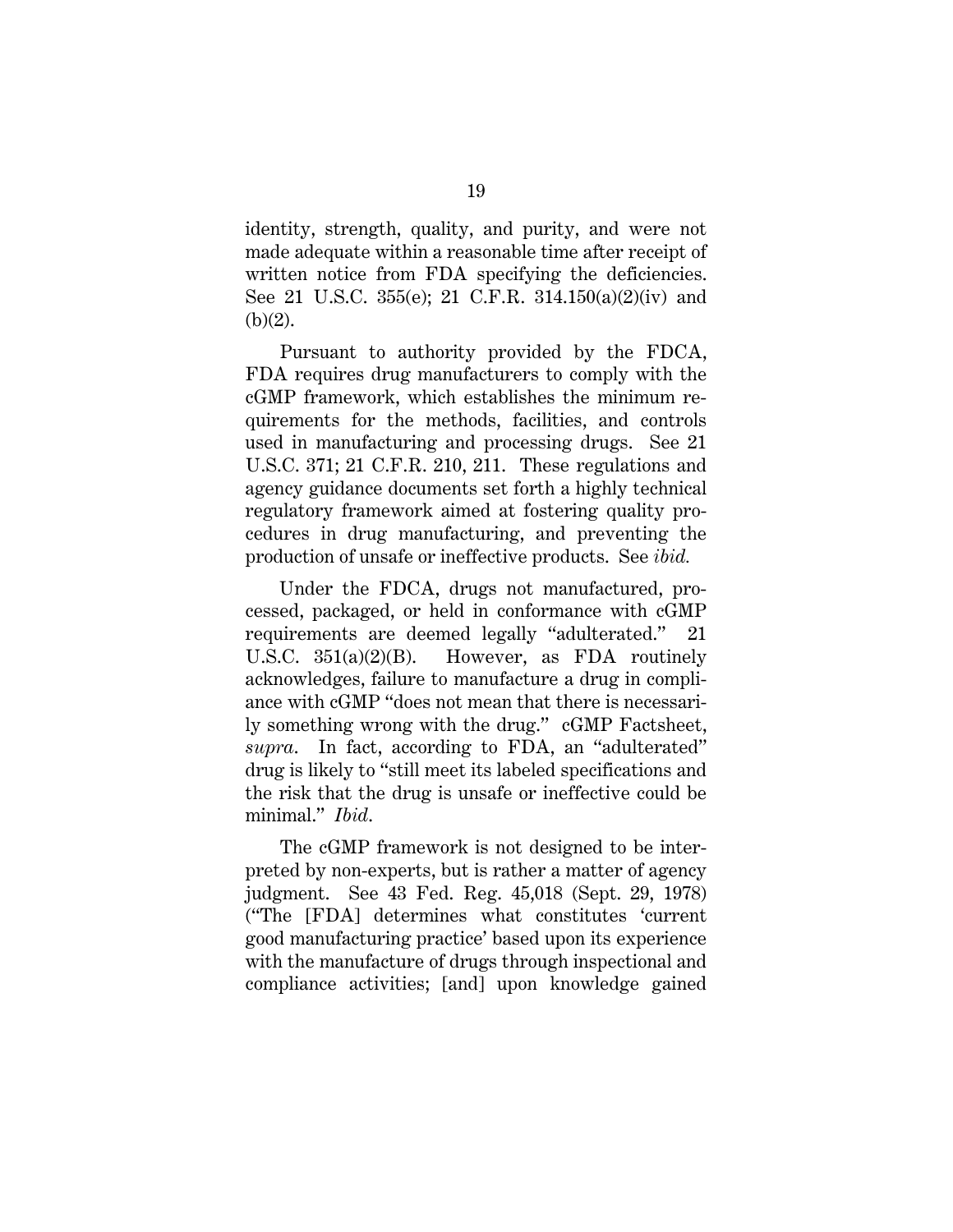from reviewing new drug applications. \* \* \* Although the practices must be 'current' in the industry, they need not be widely prevalent."). FDA's comprehensive yet "flexible" regulatory scheme "allow[s] each manufacturer to decide individually how to best implement the necessary controls by using scientifically sound design, processing methods, and testing procedures." See cGMP Factsheet, *supra*.

<span id="page-24-0"></span>Accordingly, assessing compliance with the interacting layers of cGMP regulation and FDA guidance demands FDA's unique expertise and judgment. See 43 Fed. Reg. 45,018 ("The accumulated knowledge and experience of FDA in the area of current good manufacturing practice is reflected in a body of information \* \* \* which is the basis for agency expertise"); see also *Martin* v. *Occupational Safety & Health Review Comm'n*, 499 U.S. 144, 151 (1991) ("[A]pplying an agency's regulation to complex or changing circumstances calls upon the agency's unique expertise and policymaking prerogatives."). Given this background, delegating the responsibility for enforcing this regime to private litigants defies Congressional intent.

cGMP enforcement is similarly complex. The primary tool to ensure cGMP compliance is an FDA facility inspection, in which FDA reviews a firm's compliance with cGMPs to determine whether manufacturing is occurring in a "state of control" (*i.e.*, there is an "*adequate level of assurance* of quality, strength, identity and purity"). FDA, Compliance Program Guidance Manual 7356.002, Drug Manufacturing Inspections 9 (Oct. 2017) (emphasis added). If an on-site inspection yields a potential violation, FDA has a range of enforcement options available at its discretion to ensure compliance with cGMP. In the first instance, if an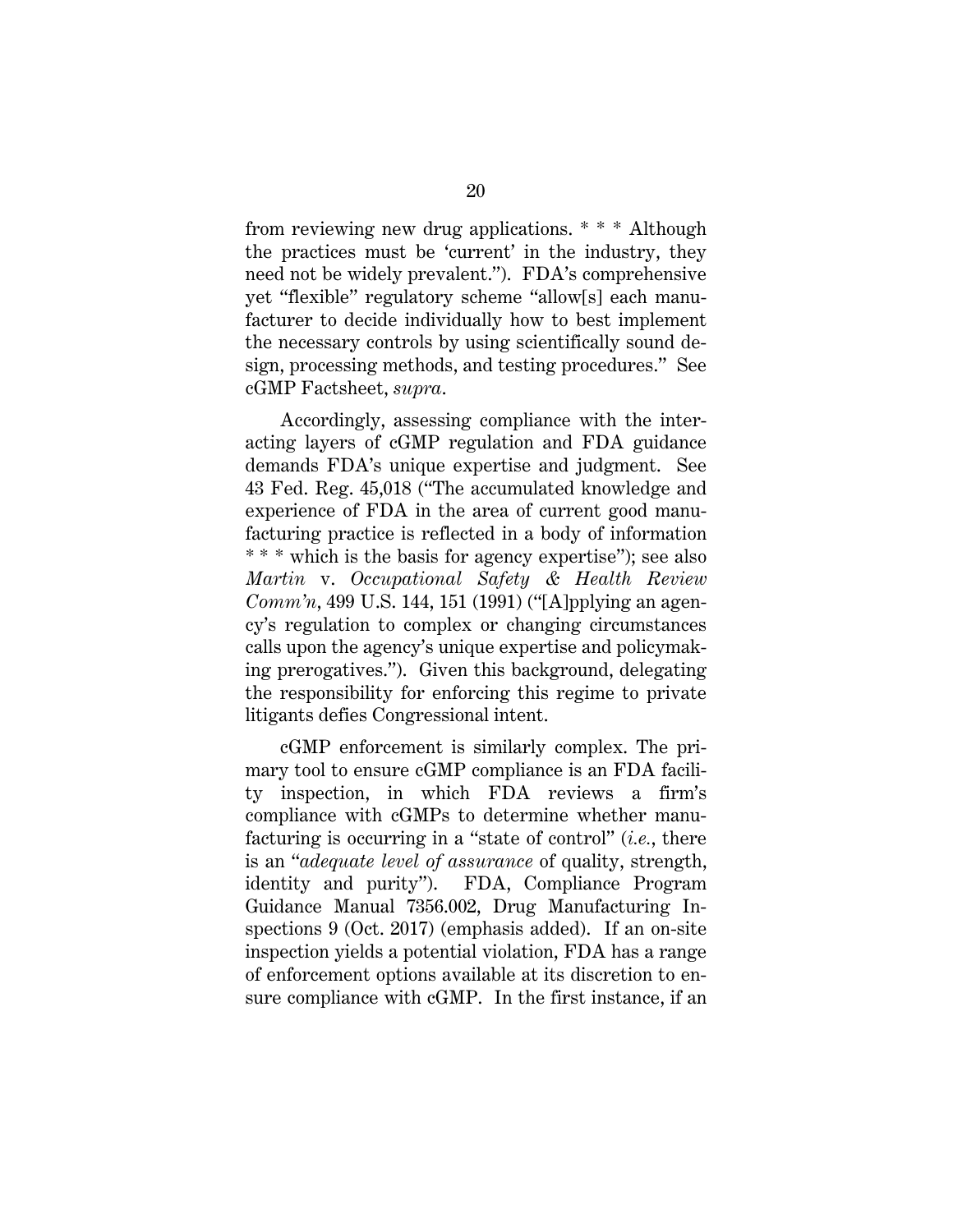<span id="page-25-0"></span>FDA investigator observes "significant objectionable conditions," agency procedures instruct the investigator to document the observations in an establishment inspection report (EIR), an internal FDA record, and to issue an FDA Form 483 to the manufacturer (an advisory notice that details the "investigational observations"). FDA, *Investigations Operations Manual* § 5.2.3 (2017). While issuance of Form 483 constitutes the investigator's personal observations and not a finding of a cGMP violation by the FDA, companies are "encouraged to respond" in writing with a plan to ameliorate the observed deficiencies. *Ibid.*; FDA Form 483 Frequently Asked Questions (Form 483 FAQ), https:// www.fda.gov/ICECI/Inspections/ucm256377.htm (last visited Feb. 1, 2018). [4](#page-25-2) Following an inspection, FDA considers all evidence and documentation obtained onsite, including the EIR and any responses made by the company to the 483, to determine, "what further action, if any, is appropriate to protect public health." Form 483 FAQ, *supra*.

<span id="page-25-1"></span>FDA's process for determining whether to pursue further action is multi-layered and laden with judgment calls of the sort necessarily delegated to FDA. In pursuing subsequent action, FDA has yet further discretion to elicit voluntary compliance through other informal mechanisms. For example, to address "violations of regulatory significance" FDA may issue a Warning Letter, or place a "GMP hold" on products

 $\overline{a}$ 

<span id="page-25-2"></span><sup>&</sup>lt;sup>4</sup> If an FDA investigator observes an issue which, in her or his judgment, is "of questionable significance," she or he has discretion to forego including that issue in a Form 483 and to conduct informal conversation with management that is documented as a "nonreportable observation" in the EIR. See FDA, *Investigations Operations Manual* § 5.2.3 (2017).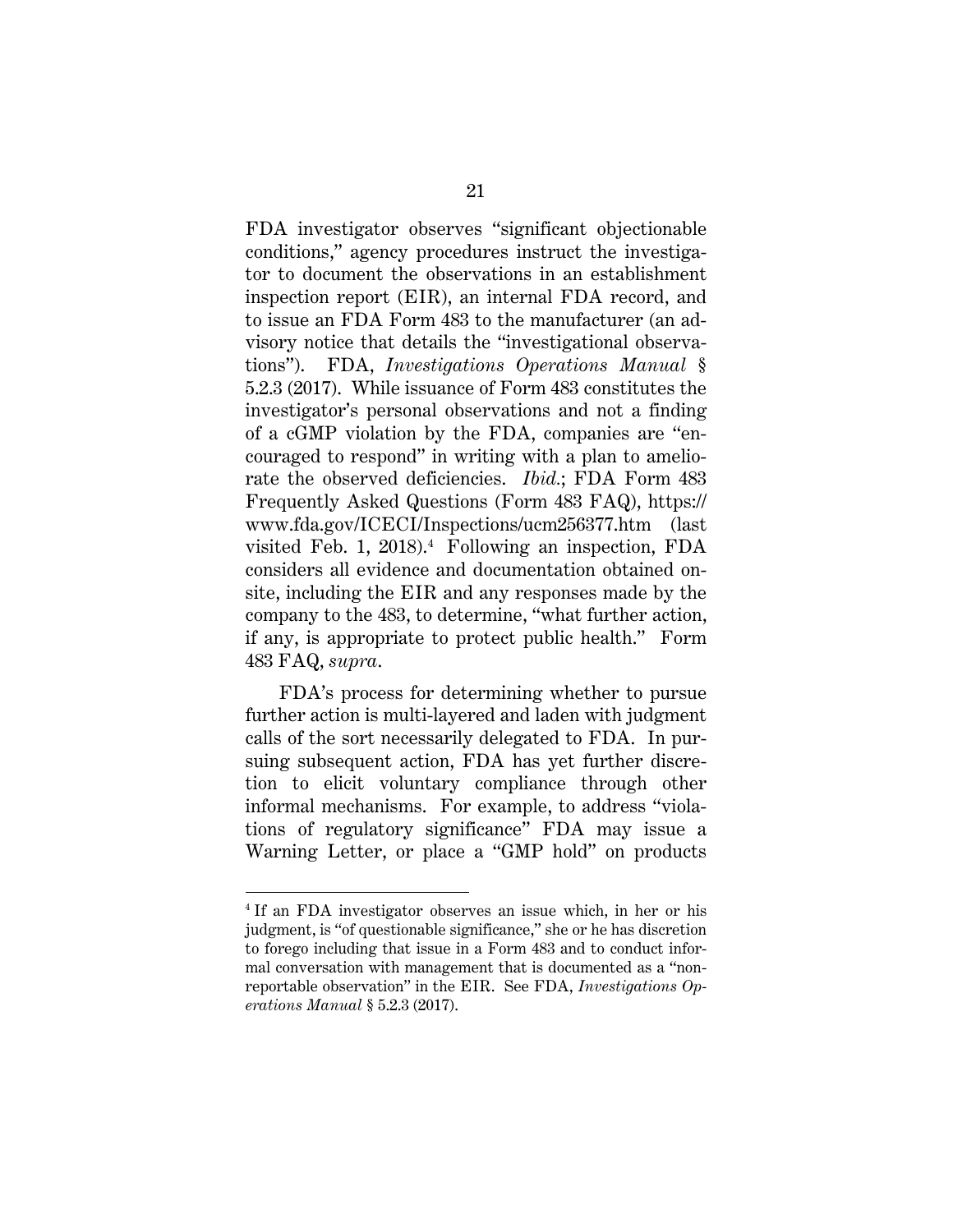<span id="page-26-4"></span><span id="page-26-1"></span>manufactured at the facility. See FDA, *Regulatory Procedures Manual (RPM)* §§ 4-2, 4-1 (2017); see also 21 C.F.R. 314.125(b). The Warning Letter constitutes a finding of cGMP noncompliance and provides notice that an enforcement or regulatory action may be forthcoming if the company does not remedy the violations to FDA's satisfaction. See RPM § 4-1, *supra*. To issue a Warning Letter, FDA must follow detailed internal approval procedures. *Ibid*. For the most serious violations, FDA may pursue a range of administrative and judicial enforcement actions, including seizure of adulterated products, withdrawal of market approval, injunctive relief, and referral to the Department of Justice for criminal prosecution. See, *e.g.*, 21 U.S.C. 332(a), 334(a), 335(d), 333.

<span id="page-26-3"></span><span id="page-26-2"></span><span id="page-26-0"></span>Bureaucratic oversight of cGMP compliance and enforcement is extensive. FDA's Office of Regulatory Affairs (ORA), tasked with enforcing cGMP, employs 5,000 expert staff and operates 227 offices and thirteen laboratories throughout the United States. See FDA, FY 2017 Budget Office of Regulatory Affairs-Field Activities, https://www.fda.gov/downloads/AboutFDA/Re portsManualsForms/Reports/BudgetReports/UCM488 559.pdf. In 2017, ORA conducted 1,883 inspections of regulated drug facilities. See FDA, Inspections Classifications, https://www.fda.gov/ICECI/Inspections/ucm 222557.htm (last visited Feb. 1, 2018). Although FDA possesses authority to take formal enforcement action to enforce the FDCA, 96 percent of the inspections in 2017 were classified as "No Action Indicated" or "Voluntary Action Indicated" events. *Ibid*. Of these, 46 percent were "Voluntary Action Indicated." *Ibid.* Considering that Form 483s typically cite multiple cGMP violations, this suggests there were likely *thou-*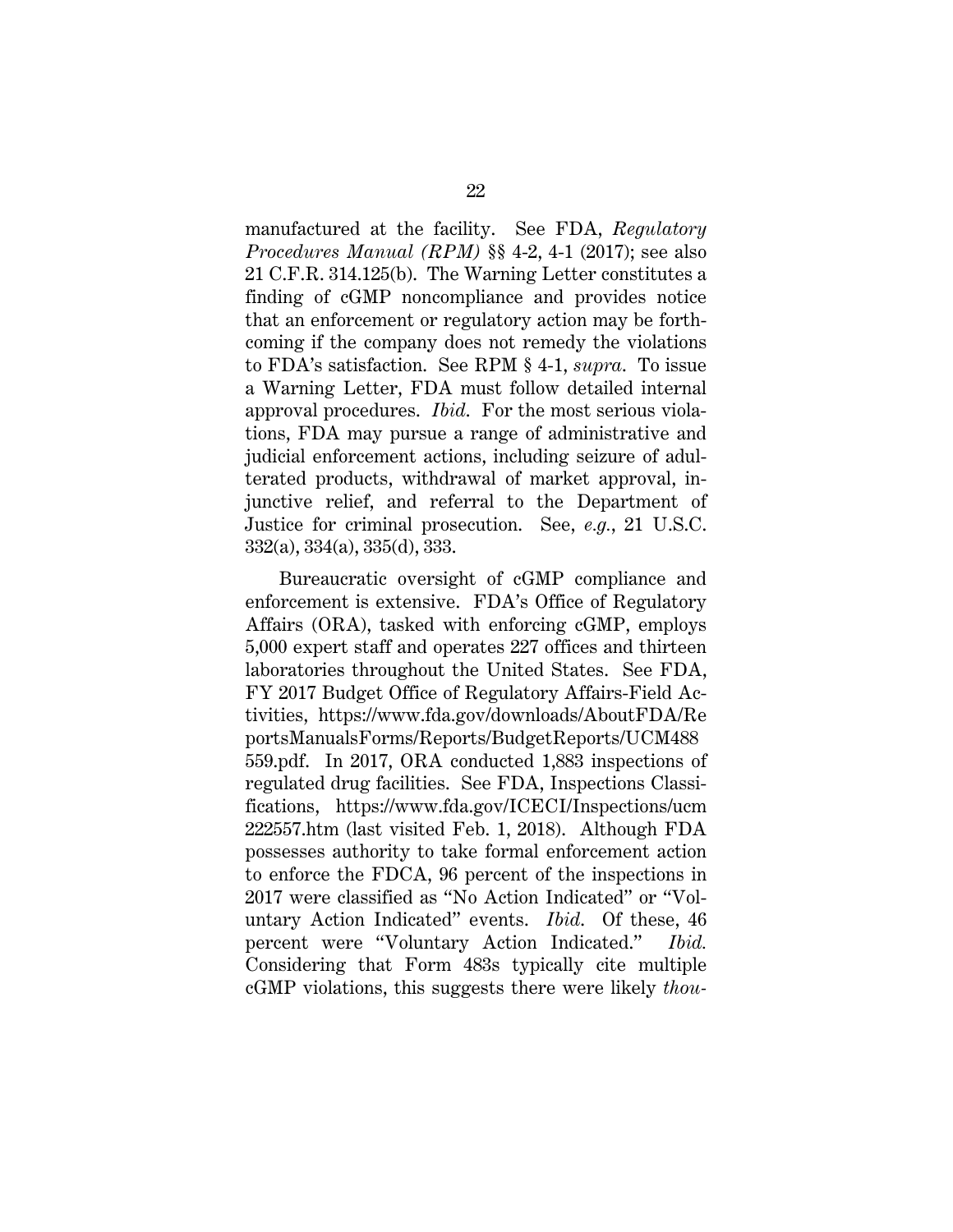*sands* of alleged cGMP violations observed by FDA investigators that did not rise to the level of requiring any official agency action whatsoever. *Ibid*.

When FDA allows a legally "adulterated" drug to remain on the market while the company brings its practices into cGMP compliance, it judiciously weighs the risks presented by cGMP violations against the benefits to patient health. Because interrupting the manufacturing and supply of a drug can lead to drug shortages, and removing a drug from the market altogether renders it unavailable to patients, FDA must carefully balance competing considerations when determining the public health significance of cGMP violations for a specific drug. For example, cGMP Warning Letters typically include language asking the manufacturer to notify the agency if the corrective action planned by the manufacturer would limit supply of the drug or pharmaceutical ingredient. See RPM § 4-1-10, *supra*.

The rule adopted by the court of appeals would, by its terms, permit allegations of even technical cGMP foot faults to satisfy the "falsity" element of the FCA, leaving to juries to substitute their judgment whether particular cGMP violations are sufficiently material to render the drug effectively unapproved. If permitted to stand, the ruling would encourage interference with the broad statutory authority Congress has conferred on FDA and deprive the public of the benefit of FDA's unique ability to "pursue[] difficult (and often competing) objectives." *Buckman¸* 531 U.S. at 349. It also makes the cost of complying with the law prohibitive, and could lead manufacturers to withdraw drugs from the market to avoid FCA liability when doing so would not be in the best interests of public health as deter